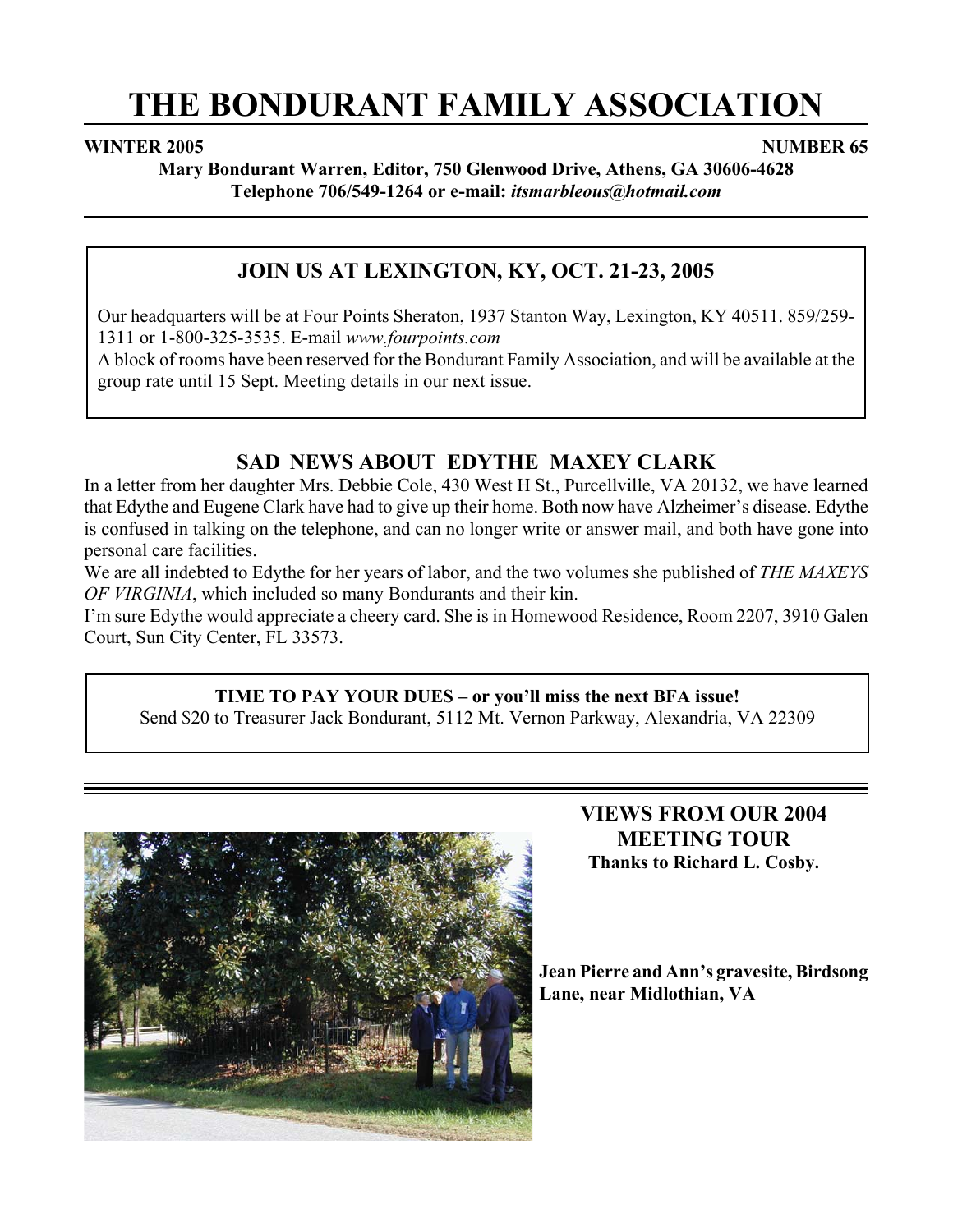

**The former Manakin Episcopal Church, now property of the Huguenot Society.**

**Muddy Creek Mill, once owned by William Bondurant, Tamworth, VA**





**Muddy Creek Mill dam and spillway.**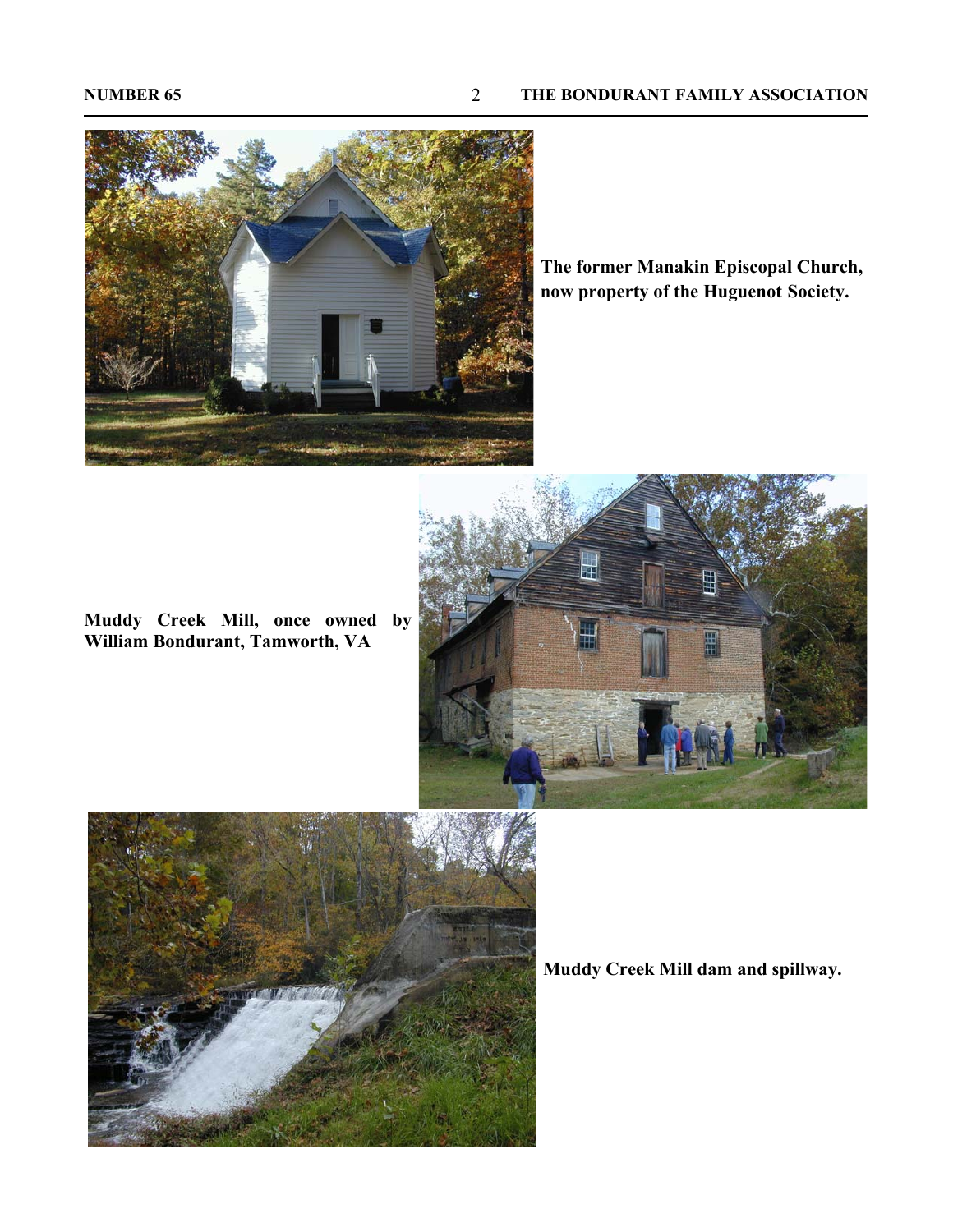

**Buckingham Baptist Church, founded by Rev. Rene Chastain, Jr., (husband of Ann Ford, Jean Pierre's granddaughter) where John Flood was buried.**

# Deaths

**CARSON BONDURANT**, 94, born 6 Oct. 1910, died 14 Jan. 2005, husband of Lena Bell Martin. Obituary in Winston Salem, NC.

**MYLARD NATHANIEL (MUG) BONDURANT**, born about 1916, died 18 Jan. 2005. Obituary Eden, and Greensboro, NC. Other name mentioned: MALCOLM BONDURANT.

**MRS. NANCYE ANN COX BONDURANT**, 67, born 12 Aug. 1937, died 29 Jan. 2005, obituary in Williamsburg, KY. **[EDITOR'S NOTE: Was she the mother of DR. WILLIAM JOSEPH BONDURANT, whose obituary is below?]**

**MRS. PINKY GATES BONDURANT**, widow of HERBERT W. BONDURANT, died in Atlanta, 3 Dec. 2004. She was the daughter of Mr. & Mrs. Charles R. Gates, born 1915 in Macon, GA, and married 1938 John A. Harris, Jr. She later married Mr. Bondurant. Survived by one son Dr. John A. Harris III of Missoula, MT, and step-son Dr. William Bondurant of Atlanta.

**WILLIAM K. BONDURANT** died 6 May 2004, wrote his widow Aileen of Salida, CO.

### **WILLIAM JOSEPH BONDURANT, M.D.**

He died at age 46, on 24 Jan. 2005 in Hoover, AL, the result of an automobile accident. Born in Boulder, CO, 22 Aug. 1959, he was the son of Joseph Alfred and Nancye Cox Bondurant of Lexington, KY. A graduate of the University of KY medical school, Dr. Bondurant was an emergency medicine specialist at Shelby Baptist Medical Center, Alabaster, AL.

Survivors include his parents, wife Jennifer Shell Bondurant of Birmingham, and five children: Ashley Nicole, Meri Elizabeth, Olivia Elyse, James William and Ian Newsome Bondurant; brother Richard Bondurant of Atlanta.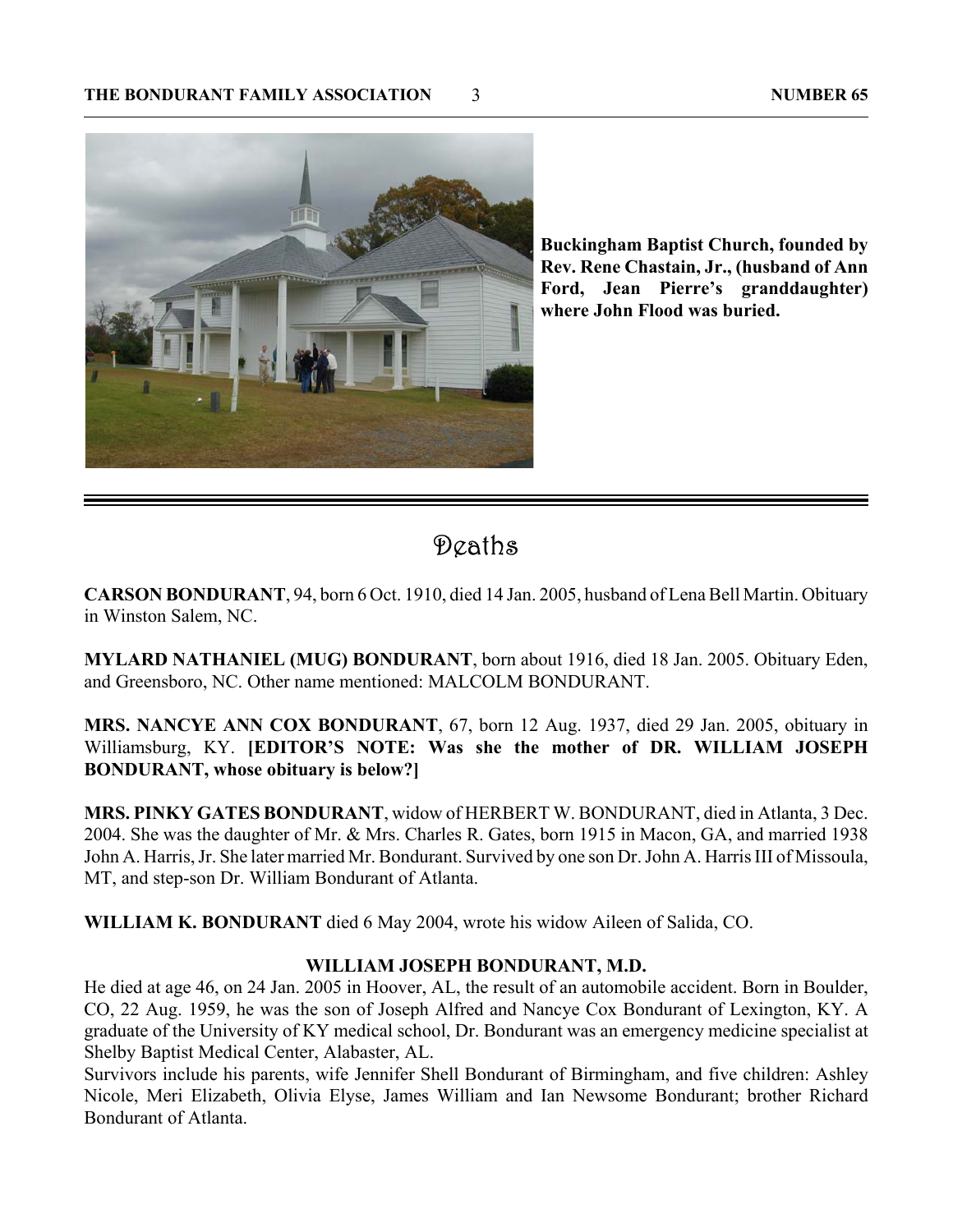**NUMBER 65 THE BONDURANT FAMILY ASSOCIATION** 4

Dr. Bondurant has been active in Christian Medical Missionary trips to Honduras, and donations could be made to this charity through Hunter Street Baptist Church, Birmingham, mentioned in his obituary, published in the *Lexington* [KY] *Herald-Leader*, and *Tuscaloosa* [AL] *News*, on 27 Jan. 2005. Thanks to several of you who sent clippings from the newspapers.

### **CHARLES VERNON (CHUCK) LYNCH, JR.**

Died 9 April 2004 at the age of 51, of a heart attack while on a trip to Dothan, AL. He was a lifetime resident of Alexandria, VA, and the son of the late Charles V. Lynch, and Rebecca Bondurant (Becky) Lynch.

He was survived by his mother, two children: Summer Elizabeth 16, and Charles V. (Charlie) Lynch III 14 of Alexandria; his brother Jack Aubrey Lynch of Annandale, and sisters Ruth Lynch of Richmond, VA, and Patti Lynch Black of San Mateo, CA.

An avid golfer and yachtsman, a Chuck Lynch Memorial Scholarship Fund has been set up in "the First Tee", 425 S. Legacy Trail, St. Augustine, FL. The First Tee is an organization founded by Tiger Woods, dedicated to teaching values to young people through golf instruction.

### *Our sympathy to all these grieving families***.**

### **Additions and corrections**

to the mailing list published in #64

David C. Bondurant, Baton Rouge, LA 70808. e-mail: *Dbondurant@Turner-Industries.com* Sarah Elizabeth Bondurant, Elizabeth City, NC 27909. Telephone area code 262, not 919. Donald K. Bundrant, Irving, TX 75060-3650. e-mail: *dbondo@ev1.net* Matt Bondurant's e-mail: *mattbondurant.com* Donna Crumb's e-mail: *dcrumbfamily@hotmail.com* Emmet Fox, Arrington, VA 22922, telephone 734/263-6786. Mrs. Bondurant Mae (Bonnie) Haley is Mrs. Hoyt Haley Terry Louderback from GA to: 4213 Aesop Ave., Springdale, AR 72762. e-mail: *louderbacks@coxinternet.com* Susan Bondurant Muster, Calhoun, KY 42327, telephone 270/273-3288. Elisabeth G.B. Smiley, Napa, CA 94558-3271. Change apartment number to 117. Ron Wagner's e-mail: *rtelope@cox.net* Frances BonDurant Will, Florence, OR 97439-8633. e-mail: *fngwill@pre-sys.com* Joanne Yeck's e-mail: *mcyeck@aol.com*

# **RADFORD UNIVERSITY HONORS THE LATE KEN BONDURANT**

In a banquet ceremony during their annual "Partners in Excellence" banquet, last October, the Lifetime Achievement Award was accepted by his widow Carolee, parents Lillian and Hix Bondurant, and brother Bill Bondurant.

"As a partner in his family's real estate business, [Ken] Bondurant demonstrated a genius for envisioning and executing new uses for old buildings, a talent that helped prevent downtown Radford [VA] from hollowing out like so many towns and cities of its size.

In 1997, he and his family donated the Norwood Center to the university, providing much needed art and educational space as well as a community center for cultural, civic and social events.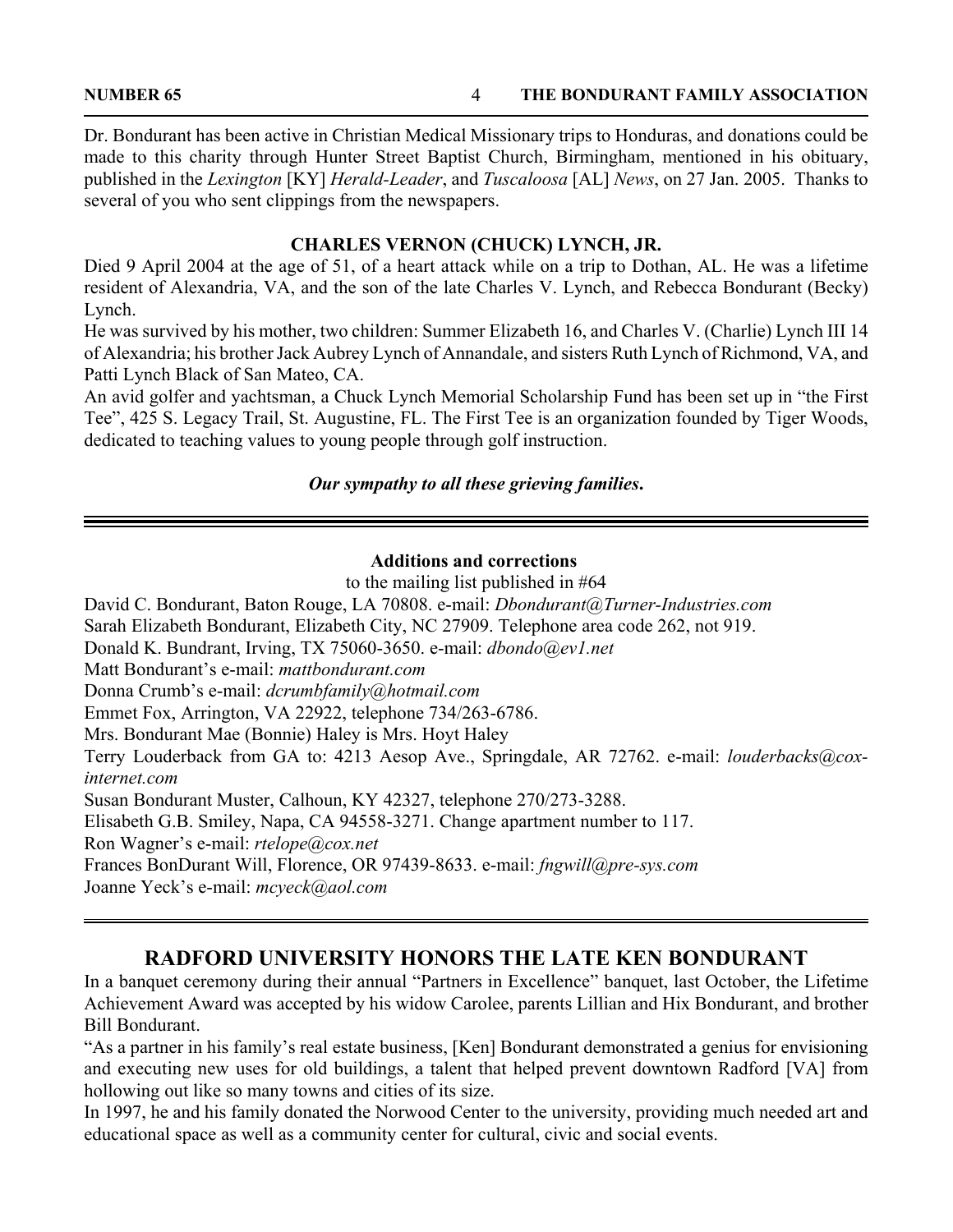Bondurant served as a member of the RU Foundation Board of Directors from September 1982 until June 2004. He and his family created an endowed scholarship for artistically gifted students in the College of Visual and Performing Arts, and he contributed to the establishment and development of other educational programs sponsored by the Foundation. Bondurant passed away in June [2004].

### **BENJAMIN BONDURANT CEMETERY**

David Holland, e-mail: *bayonet96@yahoo.com*, sent this informative letter.

"I am the conduit for info that may be relevant to your search. My wife, Claire Mabry Holland, is a direct descendant of Benjamin Bondurant as is her dear cousin, [Mrs.] Mary Thomas Burton (Mary Tom) Dennis who, although in her middle nineties is very active and has a sharp memory.

Mary Tom enlisted Claire and me, and later others, to help recover the Benjamin Bondurant graveyard near Dresden, TN. After a lot of work that was reported in this newsletter, the task was done with a fence around the cemetery, a gate, several headstones discovered and repaired and reset. There is also a new stone monument that gives some explanation about the cemetery. We have tried to get more help to keep this important cemetery in repair, but to no avail. All of us are getting up in years and we fear that the cemetery may fall back into disrepair unless we can get more interest in the place.

With that preamble, I can report that we found no BAYLISS in the Benjamin Bondurant Cemetery. Mary Tom and Claire, after looking back through the great academic work of the late Don Bondurant found that VIRGINIA ANN BONDURANT was the 9<sup>th</sup> child of BENJAMIN BONDURANT and SARAH EAST MOSELEY, who is buried next to her husband. Virginia Ann married first a Bayliss in 1830 and had one child. She married 2<sup>nd</sup> a Jones and is buried in the Jones Cemetery near Salem, TN....

Mary Tom is doing fairly well. Her eyesight is poor, but her general health seems to be good. She is a dear, as always."

**EDITOR'S NOTE:** Thanks David for sharing Claire and Mary Tom's information on the Bayliss connection. We're grateful to Mary Tom who was instrumental in gathering up Don Bondurant's extensive Bondurant research after Don's untimely death, and brought it back to University of TN - Martin Library. It has now been microfilmed, and the films are available through interlibrary loan from the TN State Library, Nashville, TN.

## *WORLD WAR II REGISTRY If you do not ... Who will?*

*The memory of America's World War II generation will be preserved within the physical memorial and through the World War II Registry of Remembrances, an individual listing of Americans who contributed to the war effort.*

*Any U.S. citizen who helped win the war, whether a veteran or someone on the home front, is eligible for the Registry. Names in the Registry will be forever linked to the memorial's bronze and granite representations of their sacrifice and achievement.*

website: *www.wwIImemorial.com*

Eve Mayes copied these names of service personnel shown in the Registry.

### **Honoree, Hometown, Service, Source**

BERNARD K. BONDURANT, Paducah, KY, US Army Air Corps, Charles F. Linamen CHARLES W. BONDURANT, JR., Salem, VA, Hix C. Bondurant DEAN BURTON BONDURANT, Sunnyvale, CA, U.S. Navy, Frank R. Rodriguez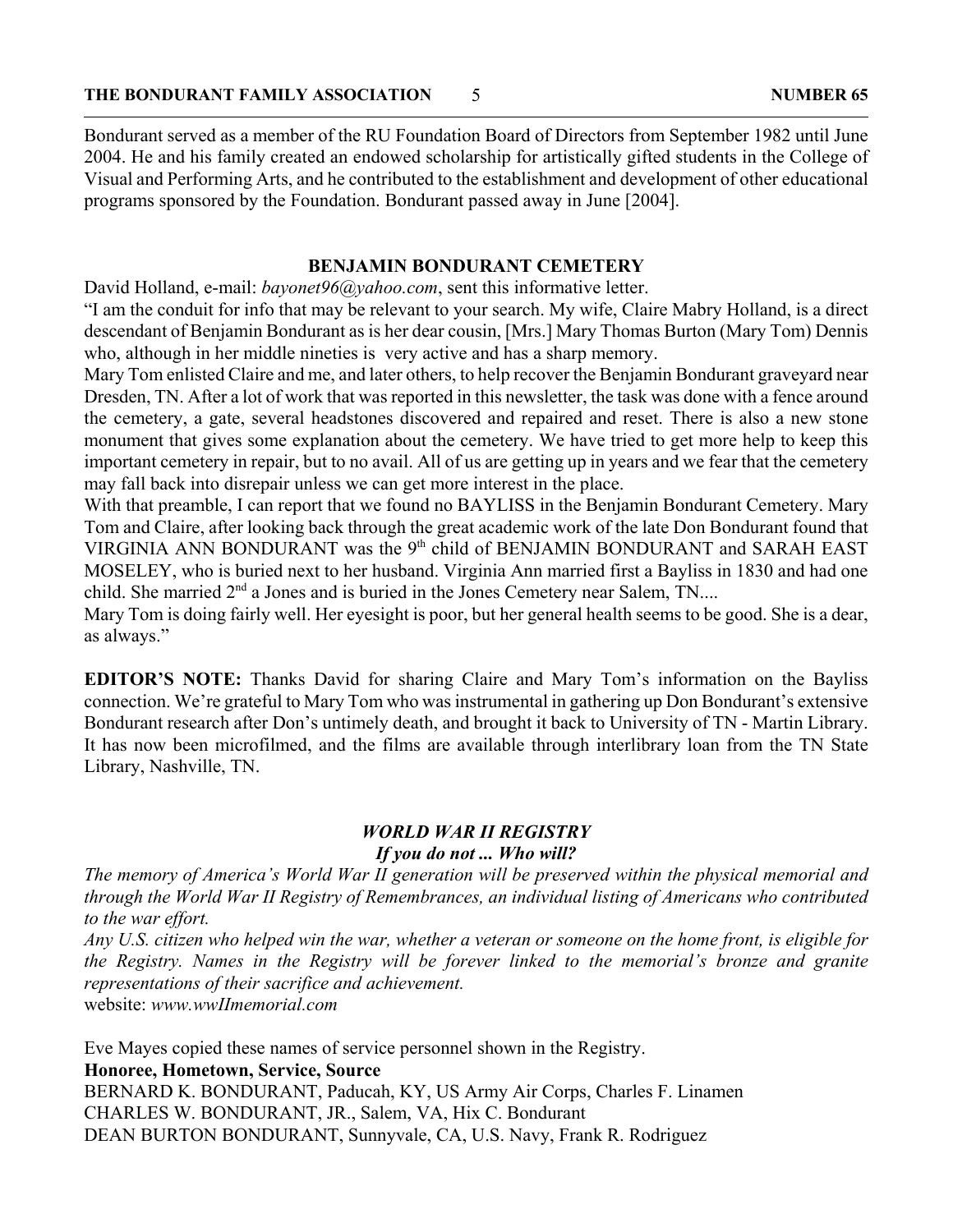DELNORTE BONDURANT, LA, U.S. Navy ABMC, Tablets of the Missing ELWIN LEROY (BON) BONDURANT, Pine, AZ, U.S. Navy, Benton E. Larsen FRED W. BONDURANT, JR., Arlington, TX, U.S. Army, Fred W. Bondurant HOBART BONDURANT, Ashboro, NC, U.S. Army, Hobart Bondurant JAMES A. BONDURANT, Mesa, AZ, U.S. Navy, Ms. Dede Bondurant JOEL M. BONDURANT, Lincolntown, NC, U.S. Army, Cinty Sain JOHN P. BONDURANT [II, my father], Athens, GA, U.S. Army [Air Corps], Emmet Bondurant JOSEPH R. BonDURANT, Roanoke, VA, U.S. Army, J. Ray BonDurant LEONARD MILES BONDURANT, Marietta, GA, Susan Bondurant Muster MARTHA B. BONDURANT, Arlington, TX, U.S. Army, Mrs. Fred Bondurant MELVIN BONDURANT, Altavista, VA, U.S. Army, James E. Board MELVIN P. BONDURANT, Campbell Co., VA, U.S. Army National Archives MELVIN P. BONDURANT, VA, US. Army ABMC Cemeteries – [These may be the same man.] NORMAN L. BONDURANT, CA, U.S. Navy ABMC Tablets of the Missing NORMAN LEE BONDURANT, Buffalo Gap, SD, U.S. Navy, National Archives PAUL E. BONDURANT, Kernersville, NC, U.S. Army, Richard L. Tener PETER F. BONDURANT, Mt. Airy, NC, U.S. Army Air Corps, William E. Bondurant ROBERT CECIL BONDURANT, Reidsville, NC, U.S. Army, Vivian H. Bondurant ROBERT L. BONDURANT, Forest Co., WI, U.S. Army, National Archives ROBERT L. BONDURANT, Alderson, WV, U.S. Army Air Corps, Ms. Millie Bondurant RUFUS M. BONDURANT, Abingdon, VA, U.S. Army, L. Bane Coburn THOMAS J. BONDURANT, Sr., Lebanon, VA, U.S. Army, Hix C. Bondurant THOMAS OGBURN BONDURANT, Rice, VA, U.S. Army, Frances Lillian Elliott Bondurant WILLIAM G. BONDURANT, Kirksville, MO, U.S. Army, William G. Bondurant. ÉÉÉÉÉ

### **U.S. ARMY WORLD WAR II VETERANS NAMED BONDURANT**

As listed on the National Archives' (NARA) web site [Thanks to Clint Bondurant. They seem to be all non-commissioned officers, and privates.]

### **Army Serial Number; Name; Residence, Place of Enlistment; Date of Enlistment; Rank, Branch [U.S. Army or Air Corps], Nativity, Year of Birth, Race/Citizenship [all are citizens], Education, Marital Status, Component of Army, Term of Enlistment ["Duration" omitted here].**

#35514372, BONDURANT, AARON L., Cuyahoga, OH, Cleveland, OH, 1 Oct. 1942, Pvt., KY, 1900, white, 1 year High School, Separated without dependents.

#35226285, BONDURANT, ALBERT, JR., Jackson Co., OH, Columbus, OH, 12 Aug. 1943, Pvt., OH, 1925, white, 4 years HS, single.

#18208130, BONDURANT, ALBERT G., JR., Tensas Parish, LA, Selman Field, Monroe, LA, 4 Aug. 1943, Pvt., Air Corps, LA, 1926, white, 4 years HS, single, Regular Army Reserves

#35611637, BONDURANT, ALEXANDER, JR., Franklin Co., OH, Columbus, OH, 30 Oct. 1942, Pvt., OH, 1920, Negro, 3 years HS, married.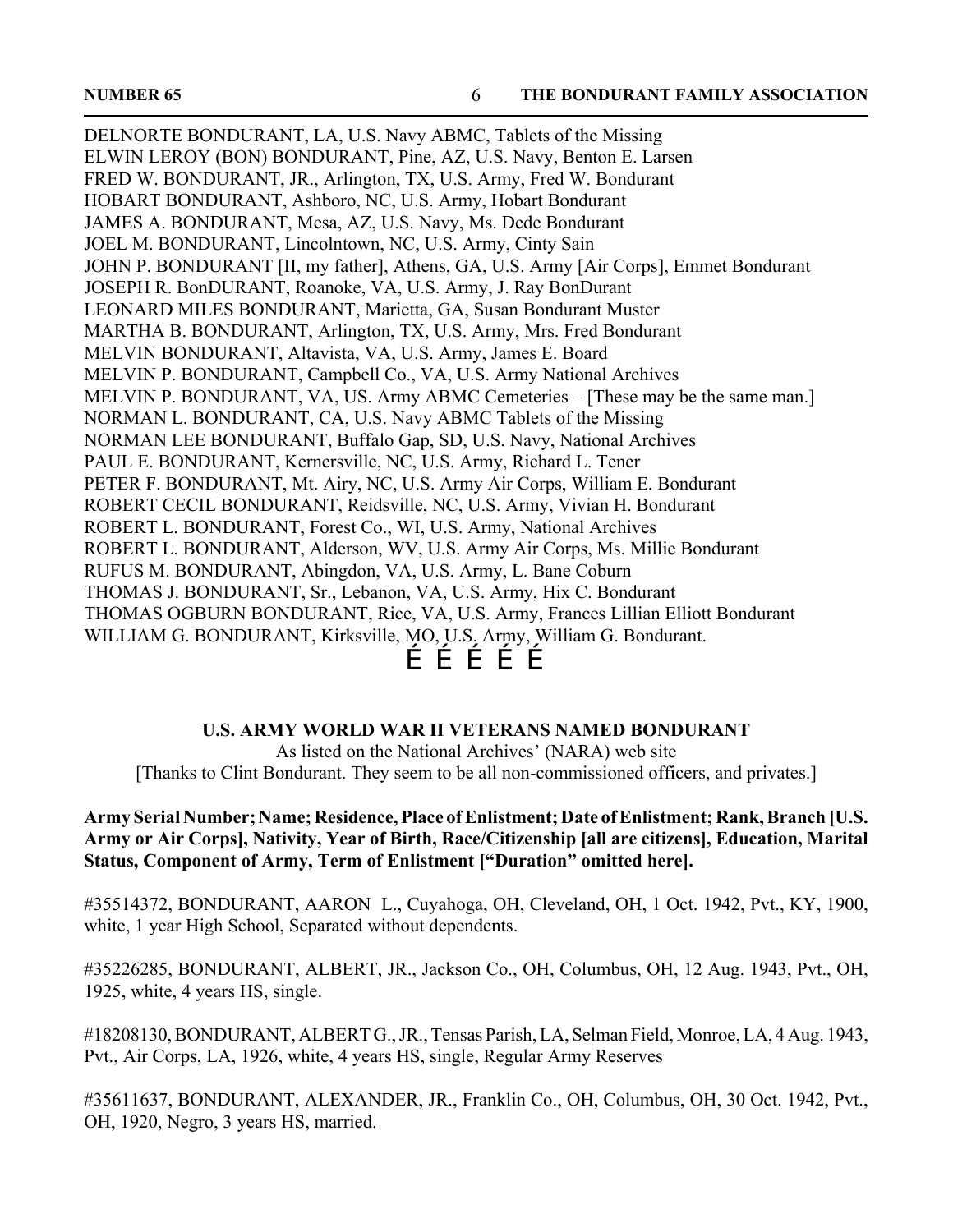### **THE BONDURANT FAMILY ASSOCIATION NUMBER 65** 7

#42157023, BONDURANT, ARTHUR L., Essex Co., NJ, Newark, NJ, 3 Aug. 1945, Pvt., VA, 1927, Negro, grammar school, single, selectee [drafted].

#35730773, BONDURANT, BERNARD K., [enlisted] Evansville, IN, 19 May 1943, Pvt., IL, 1924, white, 3 years HS, single, selectee [drafted].

#44086475, BONDURANT, BOBBY S., Guilford Co., NC, Ft. Bragg, NC, 25 June 1945, Pvt., NC, 1927, white, 3 years HS, single, enlisted.

#17162731, BONDURANT, BRYCE H., Adair Co., MO, Jefferson Barracks, MO, 29 May 1943, Pvt., Philippine Scouts?, MO, 1914, white, 4 years of college, married, Regular Army Reserves.

#19248170, BONDURANT, BURTON E., Flathead Co., MT, Butte, MT, 13 March 1946 [sic], Pvt., Air Corps, MT, 1893 [sic], white, 2 years HS, single, Regular Army.

#15070085, BONDURANT, CARLTON W., JR., Cuyahoga Co., OH, Ft. Hayes, Columbus, OH, 5 Sept. 1941, Pvt., Air Corps, IN, 1920, white, 3 years HS, single, Regular Army.

/337939728, BONDURANT, CECIL C., Navarro Co., TX, Ft. Sam Houston, TX, 3 April 1941, Pvt., TX, 1910, white, 1 year HS, single.

#37826224, BONDURANT, CECIL W., Wyandotte, KS, Ft. Levenworth, KS, 10 April 1946 [sic], Pvt., OK, 1927, white, 3 years HS.

#14154118, BONDURANT, CHARLES M., Fulton Co., GA, Ft. McPherson, GA, 31 May 1944, Pvt., Air Corps, FL 1926, white, 4 years HS, single.

#33047173, BONDURANT, CHARLES W., Russell Co., VA, Roanoke, VA, 21 April 1941, Pvt., VA, 1918, white, 4 years of college, teacher, single, selectee [drafted].

#20939647, BONDURANT, CLINT P., Lincoln Co., WY, Ft. Francis E. Warren, Cheyenne, WY, 25 Nov. 1946 [sic], Corporal, Ordnance Dept., WY, 1920, white, 4 years HS, single, Regular Army, Hawaiian Dept.

#39603800, BONDURANT, DENZIL A., Stillwater Co., MT, Missoula, MT, 15 Jan. 1942, Pvt., MT, 1919, white, 4 years HS, single.

#44059767, BONDURANT, DEWEY G., Stokes Co., NC, Ft. Bragg, NC, 19 Jan. 1945, Pvt., NC, 1920, white, 2 years HS, married.

#34811655, BONDURANT, DEWEY J., Escambia Co., AL, Ft. McClellan, AL, 8 July 1943, Pvt., AL, 1925, white, 1 year HS, single.

#20724518, BONDURANT, DEWEY T., Lyon Co., KS, Emporia, KS, 23 Dec. 1940, Pvt., Infantry, KS, 1920, white, 4 years HS, single, National Guard.

#17113748, BONDURANT, DONALD A., Lake Co., SD, Minneapolis, MN, 5 Aug. 1942, Pvt., Air Corps, WI, 1922, white, 2 years college, single, Regular Army Reserves.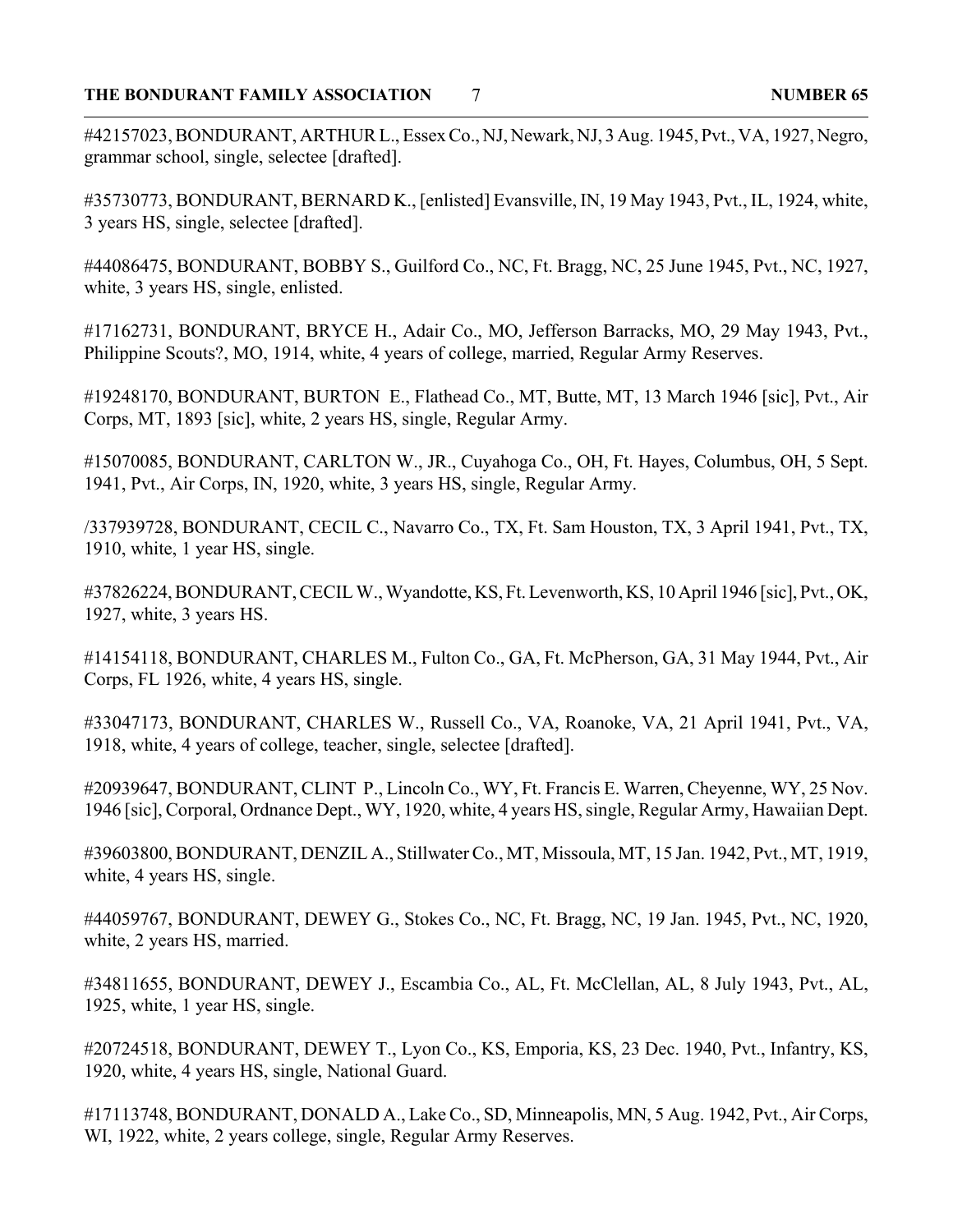#15306803, BONDURANT, DONALD M., Auglaize Co., OH, Columbus, OH, 23 June 1942, Pvt., Signal Corps., OH, 1921, white, 2 years college, single, Regular Army Reserves**.**

#38547490, BONDURANT, DREWRY C., Lubbock Co., TX, Houston, TX, 29 Dec. 1943, Pvt., TX, 1924, white, 2 years college, single.

#35104325, BONDURANT, EARL J., Ballard Co., KY, Louisville, KY, 2 June 1941, Pvt., KY, 1919, white, 2 years college, single.

#39299207, BONDURANT, EDWARD T., JR., San Bernadino Co., CA, Los Angeles, CA, 1 June 1943, Pvt., 1912, white, 2 7ears HS, single.

#35106067, BONDURANT, ELISHA R., JR., Jefferson Co., KY, Louisville, KY, 9 July 1841, Pvt., IN, 1918, white, 4 years HS, single.

#33990860, BONDURANT, ELMO C., [enlisted] Baltimore, MD, 28 March 1945, Pvt., VA, 1913, white, 1 year HS, married, selectee [drafted].

#39609682, BONDURANT, EUGENE C., Flathead Co., MT, Butte, MT, 8 Aug. 1942, Pvt., MT, 1900, white, 4 years HS, single.

#44055866, BONDURANT, EUGENE F., Escambia Co., AL, Ft. McClelland, AL, 23 Feb. 1945, Pvt., AL, 1924, white, 3 years HS, single.

#34814568, BONDURANT, EUGENE K., Dallas Co., AL, Ft. McClelland, AL, 24 Aug. 1943, Pvt., AL, 1925, white, 4 years HS, single.

#33854940, BONDURANT, EUGENE M., Warwick Co., VA, Richmond, VA, 16 March 1945, Pvt., NC, 1911, white, grammar school, married, selectee [drafted].

#34724107, BONDURANT, FLORIAN M., JR., Shelby Co., TN, Ft. Oglethorpe, GA, 27 Feb. 1943, Pvt., TN, 1918, white, 4 years HS, single with dependents, selectee [drafted].

#39607371, BONDURANT, FRANCIS M., Stillwater Co., MT, Missoula, MT, 17 June 1942, Pvt., MT, 1920, white 4 years HS, single.

#39937386, BONDURANT, FRANK, Flathead Co., MT, Ft. Douglas, UT, 24 Nov. 1944, Pvt., MT, 1919, white, 4 years HS, married.

#06591443, BONDURANT, FRANKLIN H., Santa Cruz, AZ, [Place of enlistment blank], 28 June 1940, Pvt., AZ, 1882 [sic], white, single, Regular Army.

#39241781, BONDURANT, GEORGE F., Los Angeles, CA, 27 May 1942, Pvt., KY, 1911, white, grammar school, single.

#33859557, BONDURANT, GEORGE T., [residence blank], Richmond, VA, 5 Sept. 1944, Pvt., VA, 1919, white, 2 years HS, married.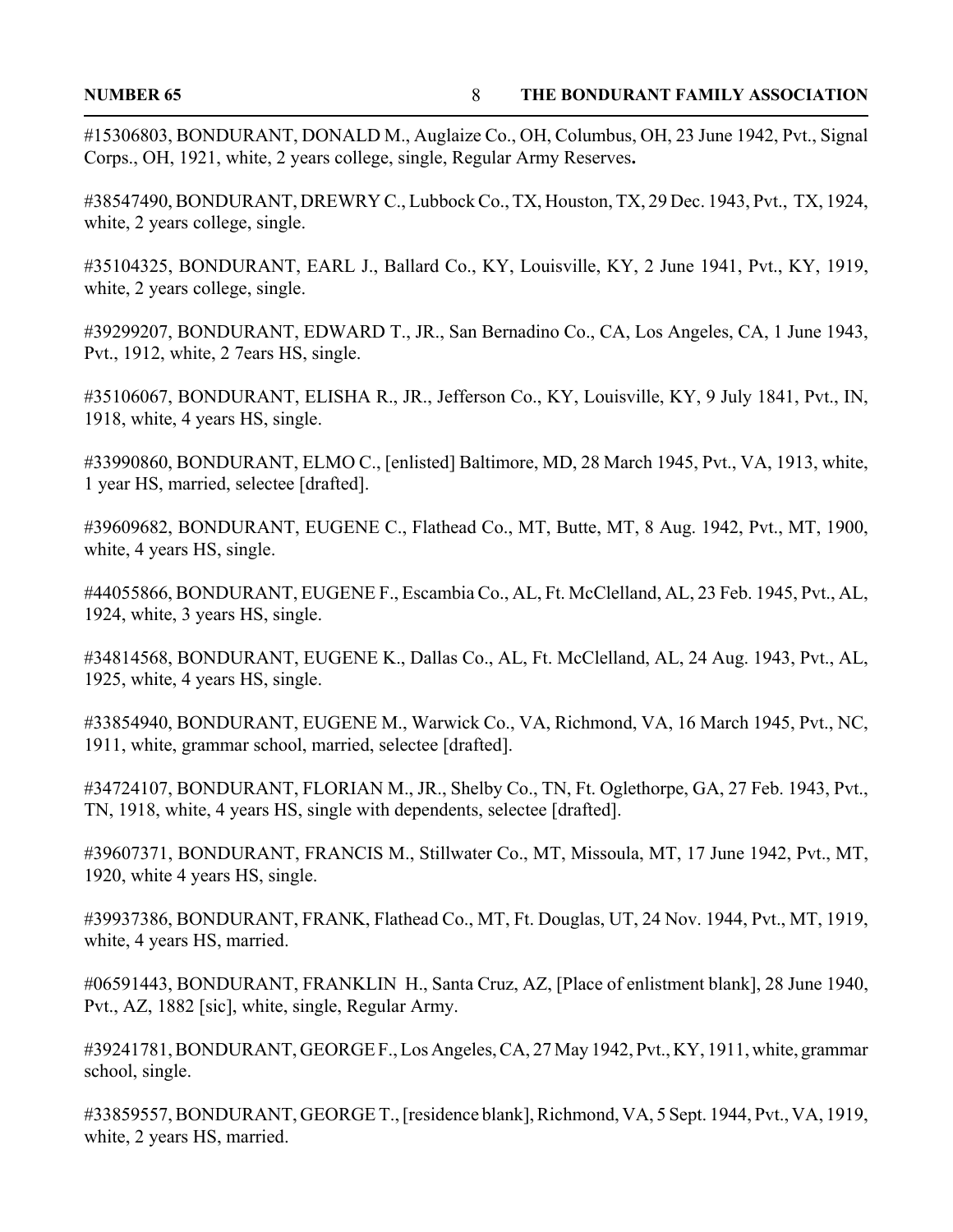### THE BONDURANT FAMILY ASSOCIATION 9

#37356947, BONDURANT, GEORGE W., Lincoln Co., WY, Ft. Francis E. Warren, Cheyenne, WY, 23 June 1943, Pvt., WY, 1924, white, 3 years HS, single.

#16054127, BONDURANT, GORDON R., Ballard Co., KY, Peoria, IL, 20 Feb. 1942, Pvt., KY, 1916, white, 4 years HS, single.

#33914207, BONDURANT, HAROLD E., [residence blank], Roanoke, VA, 15 March 1945, Pvt., VA, 1927, white, 1 year HS, single, selectee [drafted].

#44103701, BONDURANT, HAROLD PERRY, Escambia Co., AL, Ft. McClelland, AL, 7 July 1945, Pvt., AL, 1927, white, 1 year HS, married.

#39263875, BONDURANT, HARRY E., Los Angeles, CA, Los Angeles, CA, 2 Nov. 1942, Pvt., CA, 1921, white, 1 year college, single.

#A-703639, BONDURANT, HELEN M., Custer Co., SD, Rapid City, SD, 19 May 1943, Pvt., Woman's Army Corps - inactive reserves, SD, 1920, white, 4 years HS, single, WAC.

#13121115, BONDURANT, HIX C., Russell Co., VA, Pulaski, VA, 25 Nov. 1942, Pvt., VA, 1921, white 3 years college, single, Regular Army Reserves.

#37525005, BONDURANT, HORACE C., JR., Jackson Co., MO, Ft. Levenworth, KS, 7 May 1943, Pvt., OK, [birth year blank], white, 1 year HS, single.

#33653419, BONDURANT, HORACE P., [residence blank], ROANOKE, VA, 23 June 1943, Pvt., VA, 1914, white, 3 years high school, married, selectee [drafted].

#35765063, BONDURANT, JACKSON, [residence blank], Ft. Hayes, Columbus, OH, 6 July 1943, Pvt., OH, 1909, white, 2 years HS, widower, Civilian Occupation: Blaster/Powderman, selectee [drafted].

#13181223, BONDURANT, JAMES E., Washington Co., VA, Amarillo AFB, TX, 31 Oct. 1945, Pvt. 1st Class, VA, 1926, 2 years college, single, Regular Army.

#17158664, BONDURANT, JAMES E., Blue Earth, MN, Ft. Snelling, MN, 18 June 1943, Pvt., Philippine Scouts, KS, 1922, white, 3 years college, single, Regular Army Reserves.

#33441694, BONDURANT, JAMES H., District of Columbia, Charlottesville, VA, 6 Oct. 1942, Pvt., VA, 1910, Negro, grammar school, single with dependants.

#37388537, BONDURANT, JAMES L., Pulaski Co., MO, Jefferson Barracks, MO, 1 Oct. 1942, Pvt., MT, 1922, white, [education blank], single.

#19216829, BONDURANT, JAMES O., Santa Cruz Co., CA, San Francisco, CA, 21 March 1946 [sic], Pvt., Washington, 1928, white, grammar school, single.

#18208320, BONDURANT, JAMES R., Caddo Parish, LA, Shreveport, LA, 20 Oct. 1942, Pvt., Air Corps, MO, 1893 [sic], white, 4 years college, married, Regular Army, recalled to Active Duty.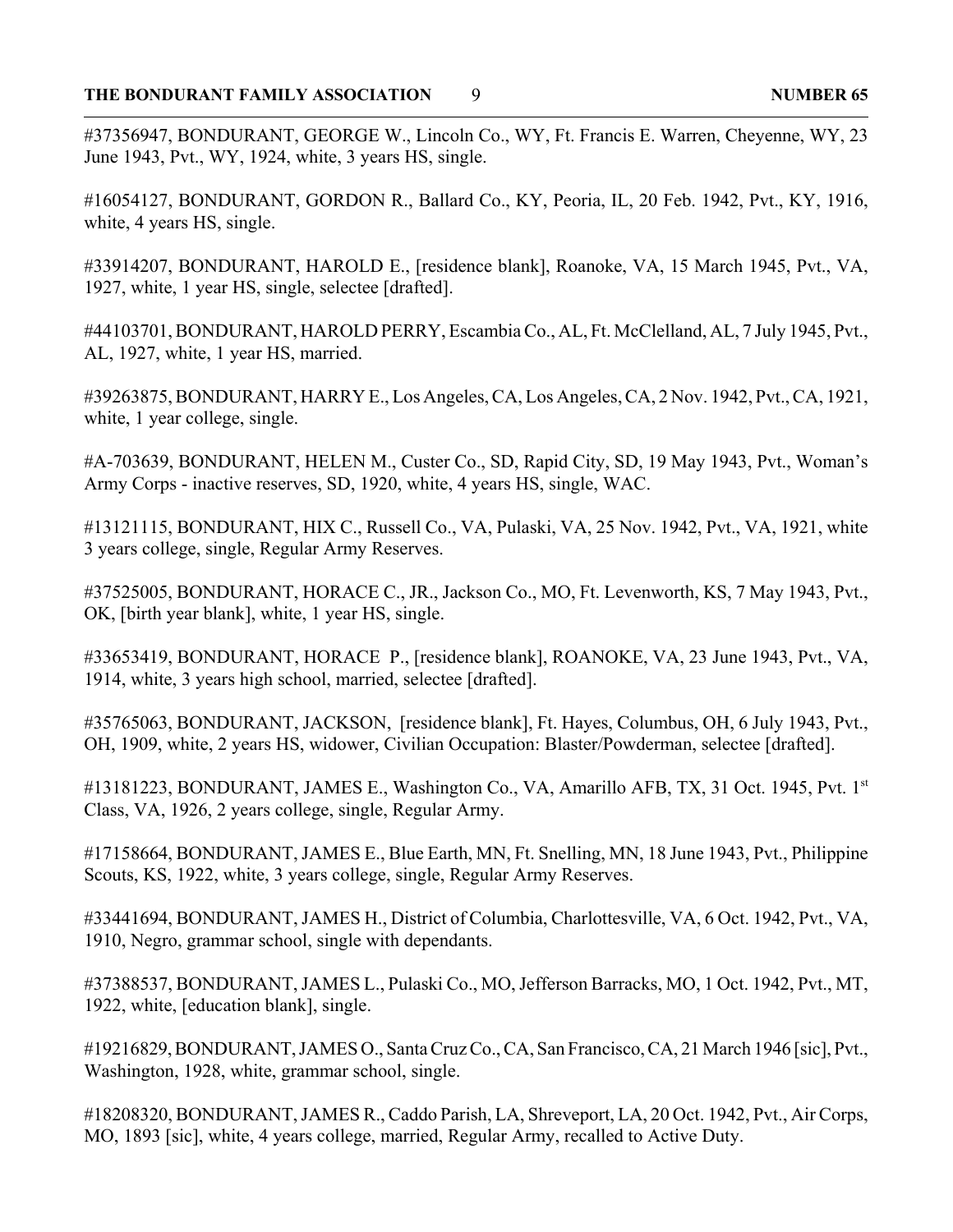#23321123, BONDURANT, JOE M., JR., Catawba Co., NC, Camp Croft, SC, 12 Sept. 1942, Pvt., 1922, white, 2 years HS, single.

#14106064, BONDURANT, JOHN C., St. Louis, Mo., St. Louis, MO, 4 June 1943, Pvt., Medical Dept., CO, 1922, white, 4 years college, single, Regular Army Reserves.

#33049276, BONDURANT, JOHN E., Carroll Co., VA, Roanoke, VA, 3 June 1941, Pvt., VA, 1917, white, 4 years HS, single.

#20461659, BONDURANT, JOHN F., Warren Co., MS, Vicksburg MS, 25 Nov. 1940, Pvt., Infantry, AL, 1913, white, 4 years college, single, National Guard.

#39531002, BONDURANT, JOHN G., [residence blank], Los Angeles, CA, 14 Aug. 1942, Pvt., IL, 1921, white, 2 years college, single, selectee [drafted].

#15305606, BONDURANT, JOHN J.C., Fulton Co., KY, Lexington, KY, 20 June 1942, Pvt., KY, 1917, white, 4 years college, single, Regular Army Reserves.

#34538990, BONDURANT, JOHN L., Escambia Co., FL, Camp Blanding, FL, 5 Jan. 1943, Pvt., AL, 1923, white, 1 year HS, single.

#37519193, BONDURANT, JOHN R., Adair Co., MO, Ft. Levenworth, KS, 27 March 1943, Pvt., MO, 1924, white, 4 years HS, single.

#13119718, BONDURANT, JOHN S., Henry Co., VA, Richmond, VA, 2 Nov. 1942, Pvt., Air Corps, VA, 1916, white, 4 years HS, single.

#39406217, BONDURANT, JOSEPH L., Glenn Co., CA, Sacramento, CA, 30 Dec. 1942, Pvt., CA, 1910, white, 4 years HS, married.

#39695958, BONDURANT, KENNETH F., Fresno Co., CA, Fresno, CA, 13 March 1943, Pvt., 1924, white, 4 years HS, single.

#32370577, BONDURANT, LEE, Albany Co., NY, Albany, NY, 1 June 1942, Pvt., VA, 1909, white, grammar school, married, Regular Army.

#34539937, BONDURANT, LEON A., Levy Co., FL, Camp Blanding, FL, 13 Jan. 1943, Pvt., KY, 1909, white, 4 years HS, married.

#15306051, BONDURANT, LEWIS G., Meade Co., KY, Lexington, KY, 1 Dec. 1942, Pvt., KY, 1923, white, 3 years college, single, Regular Army Reserves.

#44181654, BONDURANT, LOUIS FRYE, Stokes Co., NC, Ft. Bragg, NC, 26 March 1946 [sic], Pvt., NC, 1927, white, 3 years HS, single.

#14164009, BONDURANT, LOUIS P., JR., Fulton Co., GA, Ft. McPherson, GA, 15 March 1943, Pvt., FL, 1922, white, 2 years college, single, Enlisted Reserve.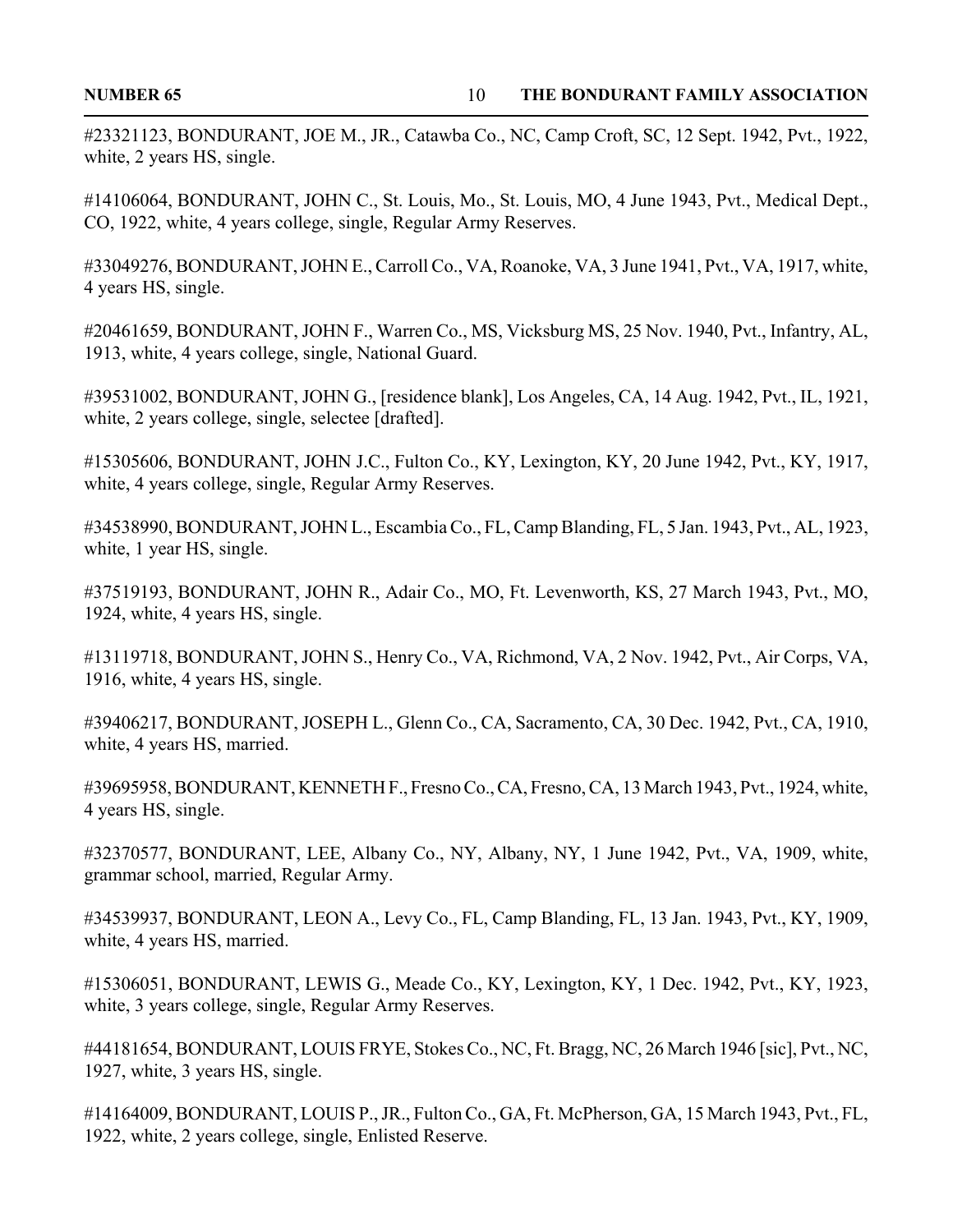### **THE BONDURANT FAMILY ASSOCIATION NUMBER 65** 11

#33627988, BONDURANT, LUTHER L., [residence blank], Richmond, VA, 6 March 1943, Pvt., VA, 1923, white, 4 years HS, single, selectee [drafted].

#34723595, BONDURANT, MARTIN H., JR., Obion Co., TN, Ft. Oglethorpe, GA, 25 Feb. 1943, Pvt., TN, 1924, white, 4 years HS, single.

#33212680, BONDURANT, MAURICE E., Roanoke, VA, Roanoke, VA, 15 Sept. 1942, Pvt., VA, 1920, white, 4 years college, single, selectee [drafted].

#13226071, BONDURANT, MAURY N., Norfolk, VA, Norfolk, VA, 7 Nov. 1945, Pvt., VA, 1927, white, 4 years HS, single, Regular Army.

#33532379, BONDURANT, MELVIN P., [residence blank], Richmond, VA, 2 April 1943, Pvt., VA, 1924, white, grammar school, single, selectee [drafted].

#19192287, BONDURANT, OMER D., JR., Fresno Co., CA, Sacramento, CA, 14 Dec. 1942, Pvt., Air Corps., CA, 1922, white, 1 year college, single, Regular Army Reserves

#34598126, BONDURANT, PAUL E., Forsyth Co., NC, Camp Croft, SC, 31 Dec. 1942, Pvt., NC, 1908, white, 2 years HS, single.

#06376246, BONDURANT, PETER F., Surry Co., NC, Ft. Bragg, NC, 7 Sept. 1945, Sergeant, Air Corps, VA, 1908, white, grammar school, married, Regular Army, Enlistment for Hawaiian Dept.

#19080725, BONDURANT, RAYMOND W., Shelby Co., TN, Los angeles, CA, 6 March 1942, Pvt., TN, 1907, white, 2 years HS, single.

#13181617, BONDURANT, REGINALD M., JR., Campbell Co., VA, Indiantown Gap, PA, 16 Aug. 1945, Pvt., VA, 1927, white, 4 years HS, single, Reserves.

#37346780, BONDURANT, RICHARD E., Garfield Co., CO, Denver, CO, 22 May 1943, Pvt., CO, 1922, white, grammar school, single.

#34893526, BONDURANT, RICHARD W., Surry Co., NC, Camp Croft, SC, 10 Oct. 1943, Pvt., NC, 1916, white, 1 year college, married.

#34963109, BONDURANT, RICHARD W., Guilford Co., NC, Ft. Bragg, NC, 16 March 1944, Pvt., NC, 1923, white, 1 year HS, single.

#20452749, BONDURANT, ROBERT C., Rockingham Co., NC, Roanoke, VA, 20 Nov. 1945, TSGT Technical Sergeant, Infantry, NC, 1918, white, 4 years HS, Regular Army, Hawaiian Dept., **Prisoner of War: 14 Aug. 1944 France, Liberated: 4 April 1945 Germany**.

#33027655, BONDURANT, ROBERT J., Delaware Co., PA, Philadelphia, PA, 11 march 1941, Pvt., PPA, 1917, white, grammar school, single, Regular Army.

#15170346, BONDURANT, ROBERT L., Greenbrier, WV, Charleston, WV, 18 June 1942, Pvt., Air Corps,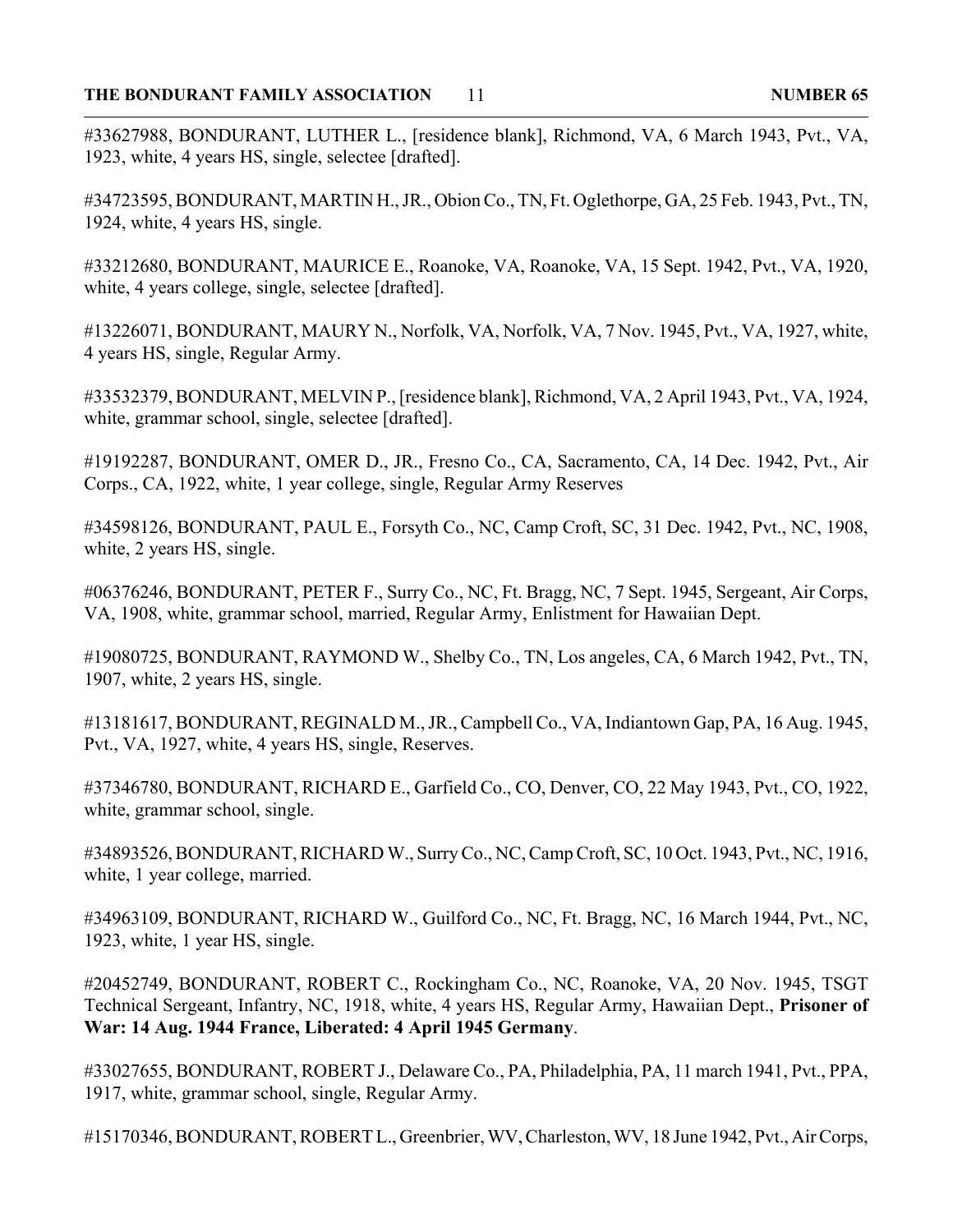WV, 1921, white, 4 years HS, single, Regular Army Reserves.

#39563402, BONDURANT, ROBERT T., [residence blank], Los Angeles, CA, 1 March 1943, Pvt., NV, 1924, white, 1 year college, single, selectee [drafted].

#19233653, BONDURANT, ROBERT T., Los Angeles, CA, Los Angeles, CA, 5 May 1946, Corporal, CO, 1927, white, 1 year college, single, Regular Army.

#33128551, BONDURANT, ROY C., Campbell Co., VA, Roanoke, VA, 25 July 1942, Staff Sergeant, Infantry, VA, 1920, white, Post Graduate, single, selectee [drafted], **Prisoner of War: 14 Aug. 1944 Germany, Date Liberated: 19 Oct. 1945 Germany.**

#33132909, BONDURANT, ROY E., Roanoke, VA, Camp Lee, VA, 17 Feb. 1942, Pvt., VA, 1919, white, 3 years HS, married.

#14148950, BUNDRANT [sic], ROY F., Wayne Co., TN, Nashville, TN, 3 Sept. 1942, TEC5 Technician 5<sup>th</sup> Grade, Ordnance Dept., TN, 1913, white, 1 year college, married, Regular Army Reserves.

#33005252, BONDURANT, ROY S., District of Columbia, Baltimore, MD, 10 March 1941, Pvt., VA, 1914, white, Post Graduate, teacher, single.

#44019005, BONDURANT, RUSSELL A., Randolph Co., NC, Camp Croft, SC, 29 Nov. 1944, Pvt., NC, 1921, white, 3 years HS, married.

#35237371, BONDURANT, RUSSELL E., Fayette Co., OH, Ft. Hayes, OH, 13 July 1944, Pvt., OH, 1921, white, grammar school, single.

#43059258, BONDURANT, RUSSELL R., Campbell Co., VA, Ft. Knox, KY, 4 Oct. 1946 [sic], Pvt., VA, 1927, white, 3 years HS, single, Regular Army.

#35460275, BONDURANT, STANLEY, [residence blank], Cincinnati, OH, 30 June 1942, Pvt., KY, 1911, Negro, 3 years HS, selectee [drafted].

#39757355, BONDURANT, SUMNER D., [residence] NV, Ft. MacArthur, San Pedro, CA, 31 June 1945, Pvt., AR, 1916, white, 4 years HS, married.

#34324336, BONDURANT, THOMAS E., Weakley Co., TN, Camp Forrest, TN, 21 Aug. 1942, Pvt., TN, 1920, Negro, grammar school, single with dependents, selectee [drafted].

#33655375, BONDURANT, THOMAS J., Russell Co., VA, Abingdon, VA, 28 July 1843, Pvt., VA, 1925, white, 4 years HS, single, selectee [drafted].

#33631411, BONDURANT, THOMAS O., [residence blank], Richmond, VA, 29 March 1943, Pvt., VA, 1925, white, 4 years HS, single, selectee [drafted].

#34393407, BONDURANT, TRAYLOR M., Barbour Co., AL, Ft. McClellan, AL, 3 Oct. 1942, Pvt., AL, 1915, white, 4 years HS, married.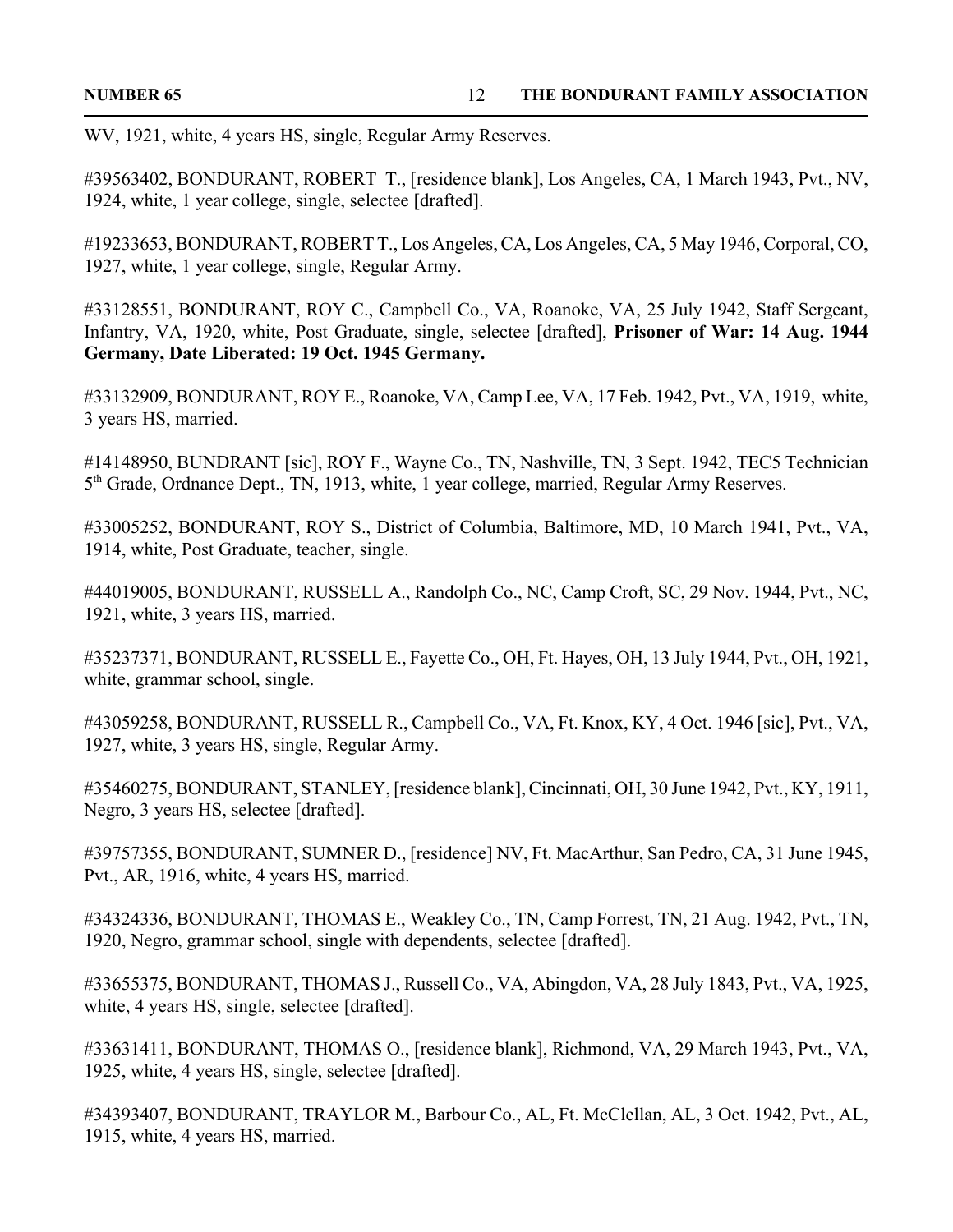#38148784, BONDURANT, VICTOR R., [residence and place of enlistment blank], 26 March 1942, Pvt., [place of birth blank], 1916, white, grammar school, single with dependents.

#34675256, BONDURANT, WESLEY H., Montgomery Co., NC, Ft. Bragg, NC, 5 June 1943, Pvt., NC, 1917, white, 2 years HS, married.

#18004561, BONDURANT, WILEY M., Muskogee Co., OK, Oklahoma City, OK, 1 Jan. 1941, Aviation Cadet, Air Corps, KY, 1915, white, 4 years college, single, Regular Army.

#44057202, BONDURANT, WILLIAM D., Rockingham Co., NC, Ft. Bragg, NC, 24 Nov. 1944, Pvt., NC, 1919, white, 4 years HS, single, enlisted.

#34601576, BONDURANT, WILLIAM H., Fairfax Co., VA, Camp Croft, SC, 18 Jan. 1943, Pvt., NC, 1924, white, 2 years HS, single, selectee [drafted].

#15116045, BONDURANT, WILLIAM I., Mercer Co., WV, Ft. Thomas, Newport, KY, 15 July 1942, Pvt., VA, 1921, white, 2 years college, single.

#37701370, BONDURANT, WILLIAM K., Chaffe Co., CO, Denver, CO, 15 June 1943, Pvt., CO, 1924, white, w years HS, single.

#13119316, BONDURANT, WILLIAM O., [residence blank], Richmond, VA, 27 Oct. 1942, Pvt., Ordnance Dept., VA, 1924, Negro, 3 years HS, single, selectee [drafted].

#32561759, BONDURANT, WILLIAM S., Bergen Co., NJ, Newark, NJ, 6 Oct. 1942, Pvt., VA, 1915, white, 3 years HS, single.

#36116256, BONDURANT, WILLIAM S. [residence blank], Detroit, MI, 28 May 1941, Pvt., GA, 1912, white, grammar school, married, selectee [drafted].

#34235818, BONDURANT, YELVERTON, [residence blank], Ft. Lauderdale, FL, 15 March 1942, Pvt., [birthplace blank], 1917, white, 4 years HS, single, selectee [drafted].

v v v

### **BONDURANT OR BUNDRANT**

Cheryl Morgan Malinen, e-mail: *cherylmalinen@msn.com*, has tried to find out when the surname spelling changed from the Bondurant found early in VA, to Bundrant, her family line.

"I have found no reference to the spelling Bondurant in Wayne or Lawrence Cos., TN. They seem to all be [spelled] Bundrant."

### **JOHN BUNDRANT AND LUCINDA (LUCY) GILLEY**

Both Mrs. Malinen (M), and Sandra Rose Bundrant (B) descend from this couple, and sent us the line, as they knew it.

Ms. Bundrant noted: "I have a great deal of information on my family through visits with many relatives, etc. I also have the photo album of Julia Ann Gilley Bundrant, wife of William Bundrant who fought in the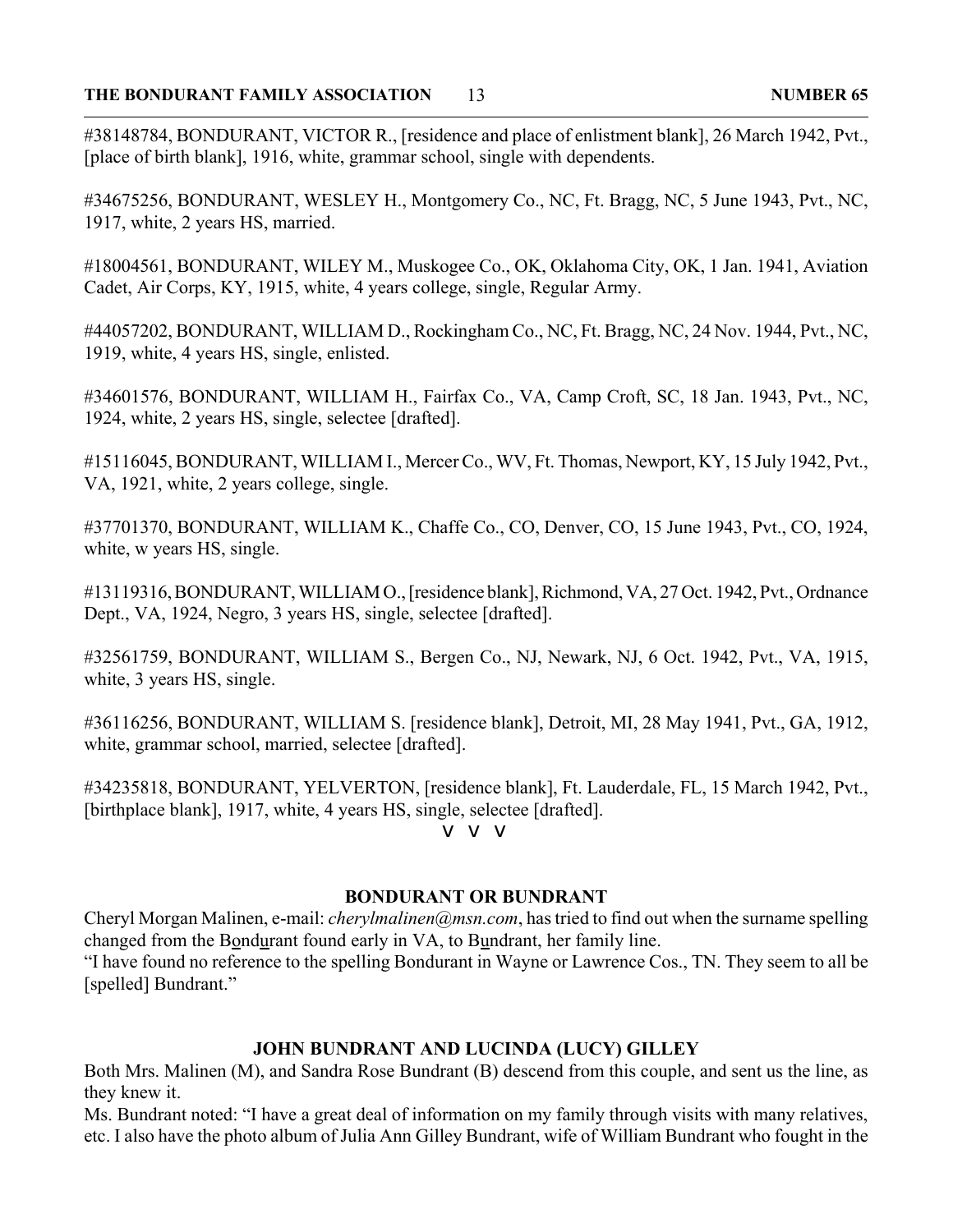Mexican War and is buried in Pocohantas, TN.... I want to send photos for your files, especially of the men showing their hands. In my family they all look very much alike....

I also have an ambrotype picture of William Bundurant who fought in the Mexican War. I am trying to find someone who can copy it properly." [Try scanning it on a computer.]

**JOHN BUNDRANT**, born 1782 in Henry Co., VA, married 1<sup>st</sup> Tabitha Bays who died in 1813. He married 2nd Lucinda (Lucy) Gilley, born 20 July 1797 in Henry Co., VA, on 21 April 1816 in Henry Co., VA. John died 30 June 1850 in Waynesboro, Wayne Co., TN, and was buried at Shiloh Cemetery in Lawrence Co., TN. Lucy died 9 Sept. 1882 in Coryell Co., TX.

Children of John Bundrant and Lucinda Gilley, his  $2<sup>nd</sup>$  wife, are as follows:

- I. William Bundrant born 10 Oct. 1818, died 20 (29 B) Aug. 1859, McNairy Co., TN. He supposedly went there looking for work. He served 1846-47 as a soldier in the Mexican War, Alabama 1st Regiment, Infantry Co. B. He married a cousin Julia Ann Gilley, born 4 Oct. 1818 TN, died 23 Oct. 1904. Julia's parents were born in VA according to the 1900 Wayne Co., TN census. Their children:
	- A. Louisa L. Bundrant born 4 Sept. 1838, died 25 Sept. 1857
	- B. John W. Bundrant born 3 March 1840, died 22 Aug. 1916, married Mrs. Karen H. McMillan Melson 17 Dec. 1877. Their son was:
		- a. Dr. William Clayborne Bundrant.
	- C. William Bundrant born 23 July 1841, died 1 Oct. 1919
	- D. George Washington Bundrant born 8 March 1842, died 14 July 1928, married Catherine Lynn Oscar 25 Jan. 1870. He married  $2<sup>nd</sup>$  Susannah Moser 10 Sept. 1872 and had children:
		- a. Charlie T. Bundrant
		- b. Daniel Bundrant
		- c. Lucy A. Bundrant
		- d. Sarah Bundrant
		- e. Frank Bundrant
		- f. Cora Bundrant
		- g. Josie Bundrant
		- h. Ocie Bundrant
	- E. William Dallas Bundrant born 29 Dec. 1844, died 13 Dec. 1907, 13 Sept. 1877 married Fannie Huckaba, born 28 May 1859, died 7 April 1947. Their children:
		- a. Ada Viola Bundrant born 1 Nov. 1878, died 18 Nov. 1966, 11 Feb. 1900 married James George Davis, born 14 Nov. 1876, died 1969. Children:
			- 1. Abbie Gertrude Davis born 8 Feb. 1902, died 7 Feb. 1985, 19 Dec. 1931 married Albert Lee Dunman, born 22 June 1902, died 1 Feb. 1973.
			- 2. Elizabeth Davis born 29 Feb. 1904, died 17 Aug. 1992, married 20 May 1933, Lawrence Liggette Knowis [sic], born 9 Aug. 1909, died July 1999.
			- 3. Flora Bell Davis born 21 Oct. 1905, married 29 April 1929, William Clyde Stephens, Sr.
			- 4. Nellie Mae Davis born 28 March 1908, married 30 Nov. 1941 Charles Everette Hembree, Sr., born 12 Dec. 1917.
			- 5. James Siegel Davis born 8 Dec. 1915, died 3 April 1998, 2 May 1936 married Ruby Marie Hill, born 3 Jan. 1916.
		- b. Dora E. Bundrant born 19 Nov. 1880, died 18 Dec. 1885.
		- c. Rhoda Ann Bundrant born 13 Oct. 1882, died 28 Nov. 1971, 4 March 1904 married Carlos Garfield Couch, born 3 May 1881, died 4 Aug. 1970. Children: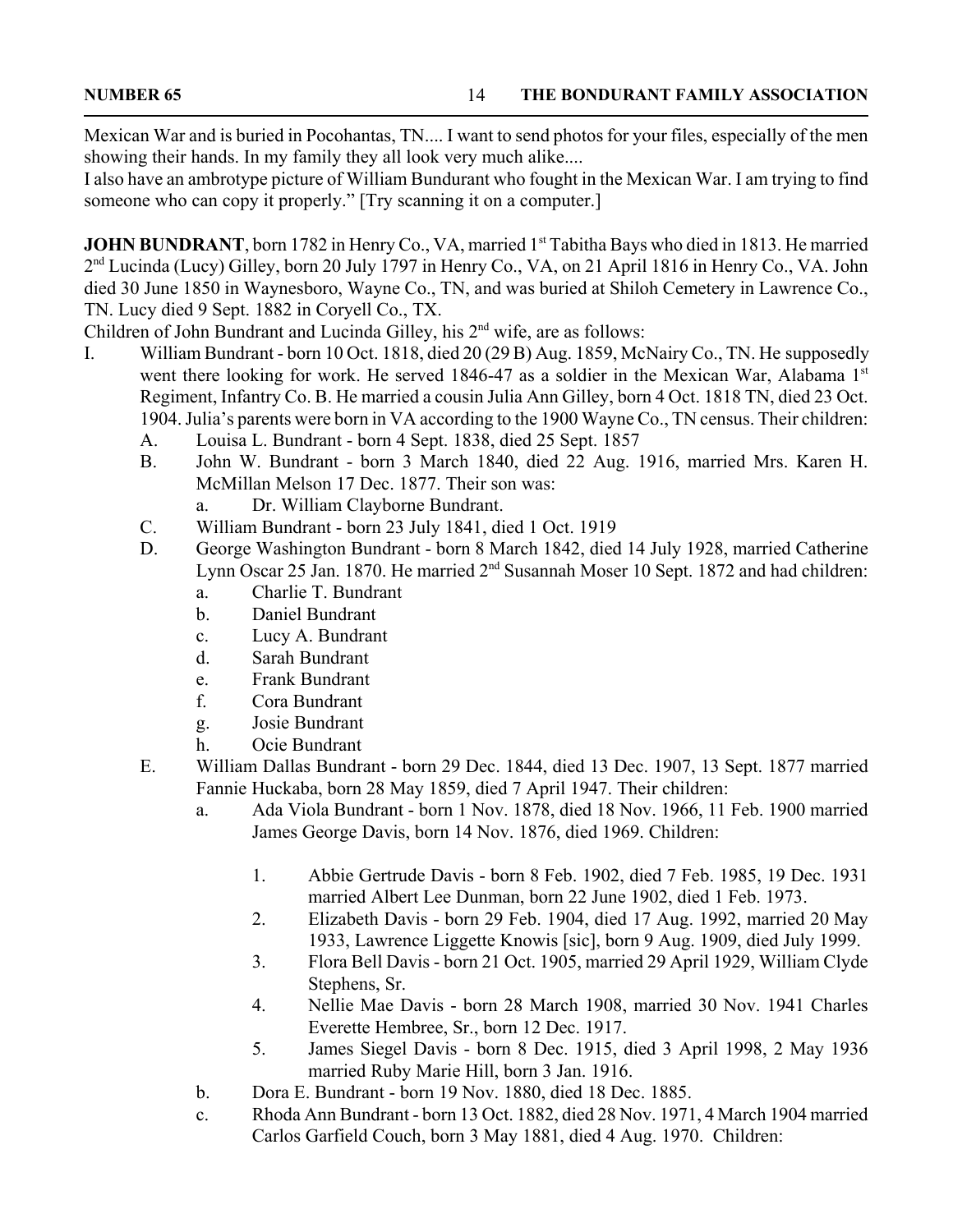- 1. J.D. Couch born 8 Jan. 1907, married 21 Feb. 1932 Delcie Retta Pipes, born 3 June 1903.
- 2. Lola Bessie Couch born 1 Feb. 1909, died 6 July 1997, married 14 Aug. 1935, Rev. James Jewell Hightower, born 11 July 1917, died 16 Sept. 1996.
- 3. Carlos Glen Couch born 12 March 1912, died 10 Nov. 1978, married 8 Jan. 1833, Clara Irene Tucker, born 20 May 1916.
- 4. Sarah Frances Couch born 2 Jan. 1914, married 5 June 1948 George W. Finn, born 24 Aug. 1910, died 21 Sept. 1961.
- 5. Mary Etta Couch born 6 May 1917, died 30 June 1918
- 6. Lawrence Ezekiel Couch born 10 May 1919, died 30 Nov. 1980, married 12 June 1942 Mary Reba Lard, born 17 March 1921.
- 7. Thomas Earl Couch born 30 April 1921, married 7 Oct. 1949, Veleta Mae Copeland, born 6 June 1914, died 28 April 1991.
- 8. Martha Marie Couch born 21 March 1824, married 18 Jan. 1944 Emmett Clay Coursey, born 21 Feb. 1921, died 12 March 1981.
- d. Letha Mildred Bundrant born 12 March 1885, died 29 Sept. 1961. She married 1st 24 Sept. 1916, James C. Springer, born 27 April 1864, died 10 Feb. 1925. Letha married 2<sup>nd</sup> 12 March 1943, Rev. James Buchanan McCrory, born 12 July 1883, died 3 Dec. 1945**.** One child [adopted?]:
	- 1. Martha Moore McCrory born 16 June 1942
- e. William Earl Bundrant born 5 Jan. 1887, died 11 April 1952
- f. Ora Harris Bundrant born 29 Dec. 1889, died 21 Nov. 1979, married 1 Sept. 1907 James White Haynes, born 6 Jan. 1887, died 11 June 1981. Their children:
	- 1. Ruby Beatrice Haynes
	- 2. Geneva Lawrence Haynes
- g. Erma Blanche Bundrant born 18 May 1892, died 30 Sept. 1978, married 10 Jan. 1909 William Edgar Moore, born 3 Dec. 1888, died 17 Jan. 1974. Their children:
	- 1. Ora Louise Moore
	- 2. William Claude Moore
	- 3. Paul Judson Moore
	- 4. Willis Edmond Moore
	- 5. James Edward Moore.
- h. Glenna Bundrant born 18 Nov. 1894, died 24 June 1960, married 15 Sept. 1945, Grover N. Bailey, born 12 Sept. 1891, died 7 Oct. 1978.
- i. Mary Bundrant (twin) born 25 March 1897, died 9 March 1995, married 24 Feb. 1926 Buford Meadow White, born 25 Nov. 1899, died 10 Jan. 1961.
- j. Martha Bundrant (twin) born 25 March 2897, died 10 Sept. 1981, married 13 Nov. 1926, William Timothy Miller, born 29 Aug. 1902, died 25 Nov. 1981. Their children:
	- 1. Walter Timothy Miller, Jr.
	- 2. Mary Glenna Miller.
- k. Alfred James Bundrant born 4 July 1901, died 29 March 1964, married 18 Dec. 1928 Annie Mae Sanderson, born 11 Feb. 1908, died 6 Jan. 1955. Their children:
	- 1. William Dallas Bundrant born 17 Oct. 1938, married 18 Oct. 1958 Dorothy Elleene Wheeler, born 9 May 1937. Their children:
		- a. William Dallas Bundrant, Jr. born 18 Feb. 1960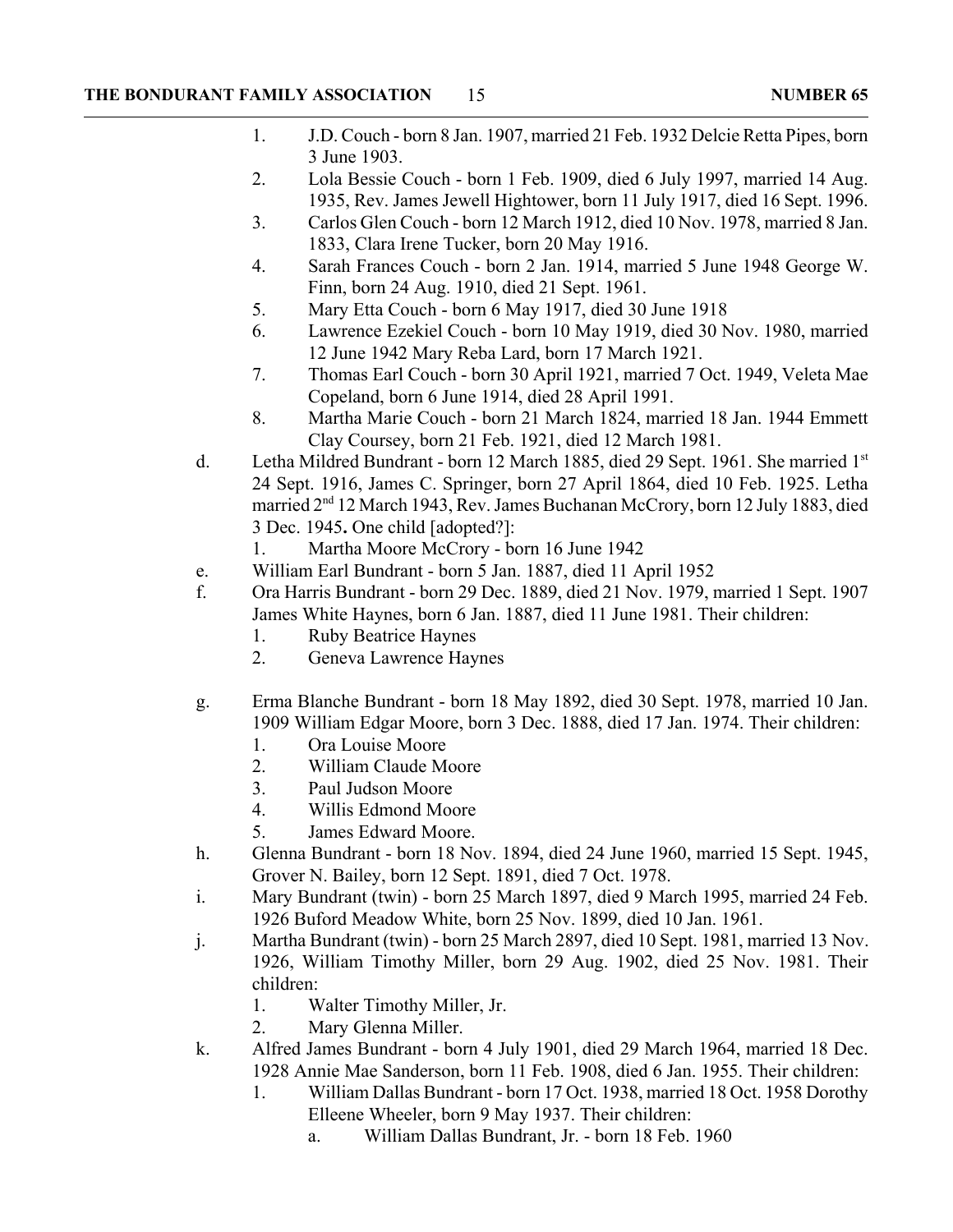- b. Tonya Athena Bundrant born 11 Oct. 1962, married 1<sup>st</sup> William Stewart Ahern, born 20 April 1958. Tonya married  $2<sup>nd</sup> Morgan$ Timothy Helms. Her children:
	- (1) Natasha Anna Marie Ahern born 4 June 1984
	- (2) Morgan Tyler Helms, born 1 Nov. 1991.
- 2. Sandra Rose Bundrant born 21 April 1946 [our correspondent].
- F. Martha Ann Bundrant born 2 Dec.1847, died 5 Jan. 1897, married John Calvin Lynn. Their children:
	- a. William A. Lynn
	- b. Cora Lynn
	- c. George A. Lynn
	- d. Hershel Lynn
	- e. Samuel R. Lynn
	- f. J. Levi Lynn
	- g. Julia Temperance Lynn
	- h. Sarah Clarisa Lynn.
- G. Louise M. Jane Bundrant born 5 April 1850, died 7 Oct. 1857
- H. Peter H. Bundrant born 16 Sept. 1852, died 24 Aug. 1886, unknown spouse. His child:
	- a. Luda Dora Boyd born 14 April 1878, died 14 Feb. 1952
- I. Charles Hardin Bundrant born 1853, died 1943, married 3 Dec. 1882, Lena McLean. Their children:
	- a. Jesse H. Bundrant
	- b. Harris B. Bundrant
	- c. C. Shields Bundrant.
- J. Franklin Jackson Bundrant born 10 July 1857, died 18 Sept. 1939.
- II. Peter Bundrant born 20 or 29 March 1820, died 4 April 1909 Austin, TX, buried at Killeen, TX, married Asenath Manerva Harrell (1825-1880) on 11 Nov. 1846.
- III. Mary (Polly) Bundrant born 1824, married Charles Quillian or Quillen, born 1820, 20 March 1852.
- IV. Elizabeth (Bettie) Bundrant born 20 or 28 Feb. 1828, died 23 March 1912, married 1<sup>st</sup> James Harrell, 2<sup>nd</sup> Samuel David Eakin 8 Sept. 1881.
- V. Sarah Ann Bundrant born 1823, died 1912, married 13 Jan. 1848 James J. Harrell, born about 1830 Bruce Harrell
	- A. Salinda Kanada Harrell died 1912, married 1<sup>st</sup> Unknown Kanada, 2<sup>nd</sup> Unknown Gorge.
	- B. Asa Harrell who died 1912, wife Beatrice Unknown.
	- C. Nancy Harrell died 1912, married James Kennedy.
- VI. Claburn D. Bundrant born 1830, died 27 Dec. 1857, married Mary Ann Crews, born ca. 1826, on 1 March 1852.
- VII. Hardin Alexander Bundrant born 2 March 1833, died 4 Feb. 1907, married 11 May 1887 Nancy Jane Hancock. (1840-1890)

A. Hardin Peter Nathan Bundrant - (1863-1927) married Eveline Cooksey (1869-1919)

- VIII. Nancy P. Bundrant born 1836, died 1912, married William H. or R. Bradley, (1832-1880) A. Mahala Frances Bradley - (1867-1915) married Benjamin Franklin Eakin (1862-1949)
- IX. Daniel Gilley Bundrant born 24 Jan. 1838, died 15 Feb. 1910, married 1st. Mary Ann or Jane Timoney, born 1842,  $2<sup>nd</sup>$  Mary Statira Wolf or Walker (1854-1939). Was there a  $3<sup>rd</sup>$  marriage to another Mary J. Unknown? Children by  $1<sup>st</sup>$  marriage:
	- A. Daniel L. Bundrant (1858-1935) married Narcissus Unknown (1850-1929)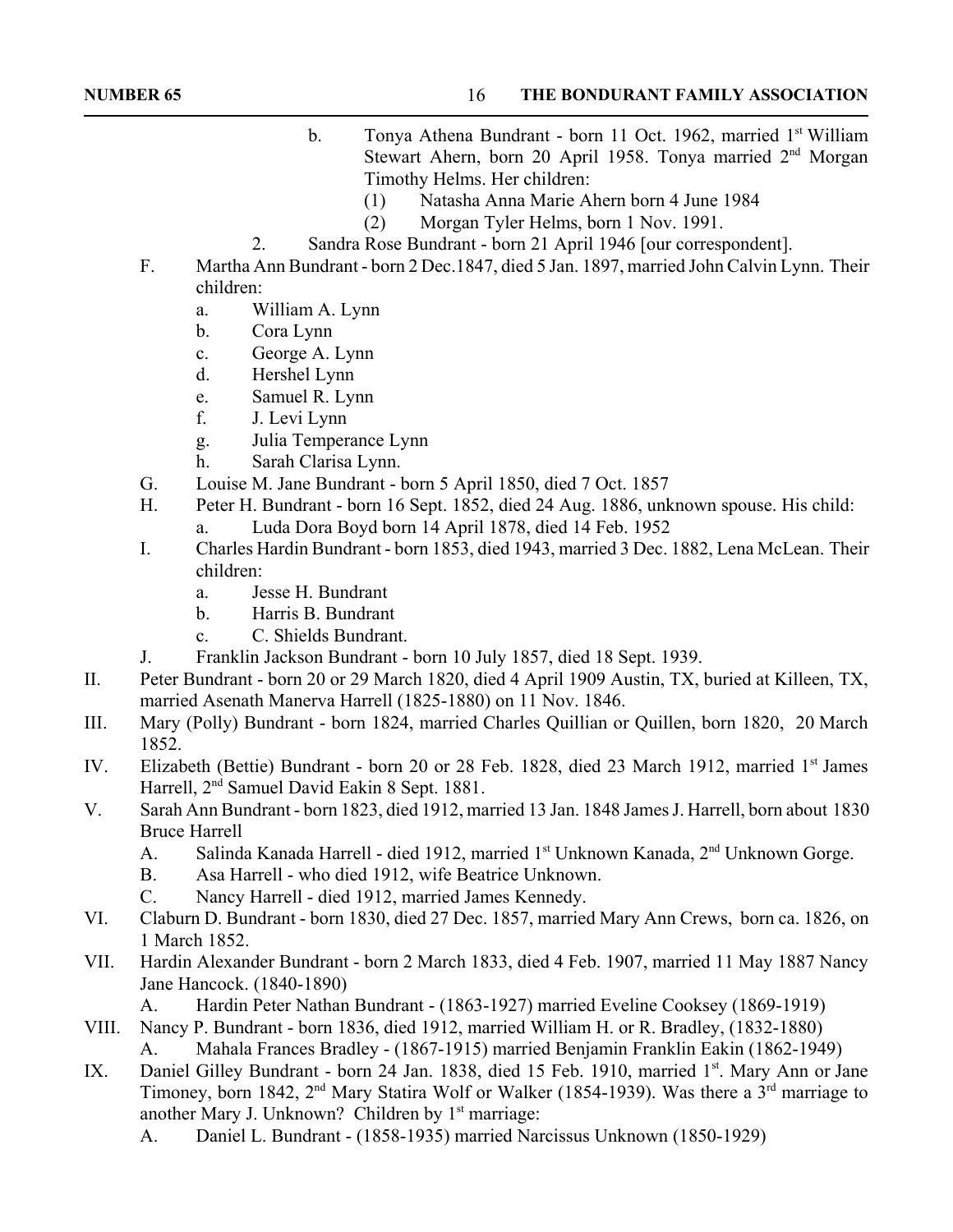### **THE BONDURANT FAMILY ASSOCIATION NUMBER 65** 17

B. Margaret Ann Elizabeth (Maggie) Bundrant - born 1869, married Richard Edward Weardon  $[sic]$  born 1863.

Children by 2<sup>nd</sup> marriage:

- C. Peter Alexander Bundrant (1879 -1950)
- D. Sela Frances Bundrant (1879 -1965) married Anthony Wayne Gallagher, Sr.
- E. Lucy Naomi (Lula) Bundrant (1878 -1966) married William Alexander Eakin (1866-1959)
- F. Samuel David Bundrant (1882 1953)
- G. William Thomas Bundrant (1888 1924) married Annie Reineke
- H. J.W. Bundrant died 1912
- I. Nancy Jane Bundrant (1883 1977) married John William Bundrant (1880-1926)

J. James Eligiah [sic] Bundrant - (1886-1963) married Minnie Mahallie Tucker (1893-1970) Child of posited  $3<sup>rd</sup>$  marriage:

K. Margaret Bundrant - who married Unknown Warden.

### **THOMAS BONDURANT**

Mrs. Marcelle Bondurant Hoffman, e-mail: *mkbh@pacbell.net*, has corrected the actual name of her gggf Thomas Bondurant, Sr. (1792-1869) who has been called Thomas MORGAN Bondurant in several publications, including issue 64.

"I have tried finding information listing him with a middle name. I have not ever seen his middle name or middle initial listed at all, and I have no idea if it is Morgan.

Someone listed him in a book as 'T.M.' 'The land, donated by T.M. Bondurant, is located on a side road four miles north of Uniontown [AL]...'

I have a copy of the actual deed and he is listed as THOMAS BONDURANT, with no middle name or initial. I also have a copy of his estate from Perry Co., AL, and he is again not listed with a middle initial or name. Samuel F. Bondurant was administrator of Thomas' estate.

Thomas is listed in the census as Thomas Bondurant along with his children, as you have listed in the last newsletter. Have you any more information that I don't have regarding Thomas Bondurant, Sr.? I can send copies of these legal papers if you want."

Mrs. Hoffman "returned from France in November [2004] and what a wonderful trip.

I bumped into Claude [Bondurand] purely by accident in the rain looking for Genolhac and for his family's cemetery [at Belle Poile]. What a wonderful cousin. We had a nice chat but not long enough for I had another two hours to travel to our hotel in the Gorge of Tarn, which is a little more west of Genolhac...."

**EDITOR'S NOTE**: Thank you, Marcelle. I am correcting the data base and my files and deleting the spurious middle name. Glad you have checked contemporary records and his estate, since his "legal name" would have been used in the donation and administration.

### **EARNEST BONDURANT**

Thanks to Clinton Bondurant, e-mail: *eod13@earthlink.net*, who found a stray Bondurant in a Canadian census.

1906 Census of Alberta, Canada, District 19 (Calgary), Subdistrict 19, page 21, house 234, row 29. BONDURANT, Earnest, "rel. - H", male, status - s, age 34, birthplace USA, immigration year 1906, Section/Ward 18, Township/Ward 32, Range/No. 24.

Clint added, "My thoughts are that he is one of the sons of CYRUS S. BONDURANT and purchased land in Montana during 1906. Nothing about this Ernest since then, but he was definitely alive at the time of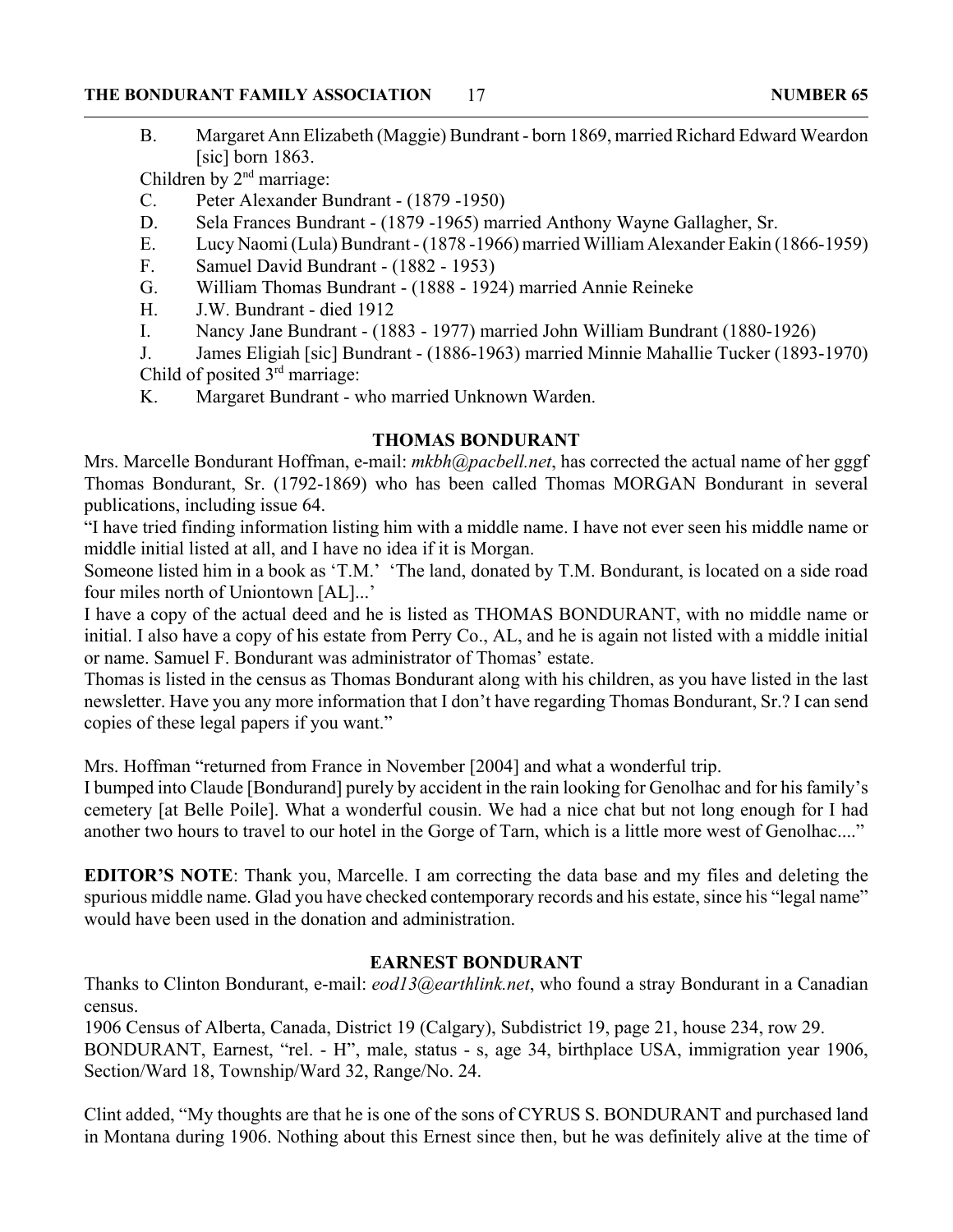Cyrus' death in 1910."

### **THOMAS J. BONDURANT**

Clint also sent this information on a World War I soldier. World War One, Knox County, TN, soldiers, page 39. BONDURANT, Thomas J., white Service Number: 5-144-434 Knoxville, Tennessee Inducted: at Emory, Virginia - 6 October 1918 Born: Trentville, Tennessee on 29 July 1900 Organizations: Student Army Tng C, Emory & Henry College, Emory, VA, to discharge Grade: Private Honorable Discharge: 13 December 1918.

**EDITOR'S NOTE:** What was Thomas J.'s middle name?

Was this young man the son of THOMAS JAMES BONDURANT (1860-1924) and Mary Ellenor Rebecca Maiden, who married in 1882. The only child of theirs in our data base is CHARLES WITHERS BONDURANT, SR. born in 1893, who married ANNA BLANCHE CLIFTON in 1917. C.W. and Anna Bondurant were parents of several members of the BFA. Can one of you identify this young student serviceman?

### **WILLIAM BONDURANT**

E-mail from Ruby Talley Smith (*rubygem@aol.com*) identified the ancestors of Mrs. Ruth Bondurant Lacey.

**WILLIAM BONDURANT**, born ca. 1823, died before 1870, was seen in 1860 Martinsville, Henry Co., VA, census. He married Ann Unknown born about 1837, and had the following children:

- I. Mary Bondurant born ca. 1854
- II. John Bondurant born ca. 1856
- III. **Ruth** Bondurant born ca. 1858, and died 24 March 1936 at Oak Level, Henry Co., VA, buried in Bowles Family Cemetery. She married John H. Lacey, who died 4 Feb. 1936, and had children:
	- A. Susan Lacey born ca. 1891
	- B. Spencer Lacey born ca. 1891
	- C. Maggie Lacey born ca. 1895
	- D. Emma Lacey born ca. 1898.
	- E. Rufus C. Lacey
	- F. [another daughter, name unknown]

Ruth's obituary appeared in *THE DAILY BULLETIN*, Martinsville, VA, 28 March 1936, page 3, col. 1. MRS. RUTH LACEY, aged 77, widow of John H. Lacey passed away at her home in Oak Level March 24. She had been ill for the past ten weeks. Mrs. Lacey was Miss Ruth Bondurant before her marriage. She had spent the last fifty years in the Oak Level Community. Her husband passed away February 4 of this year. Mrs. Lacey had been a member of the Primitive Baptist Church for 45 years. The following children survive: Mrs. T.A. Ward, Red Jacket, WV; Mrs. J.R. Draper, West, VA; Mrs. Susie Carter, Alliance, OH; Mrs. S.D. Craig, Bassett, VA; Mrs. John Southard of Oak Level, VA; Rufus C. Lacey of Rock, WV; Spence Lacey, Reed Creek, VA. Burial was in the Bowles family cemetery.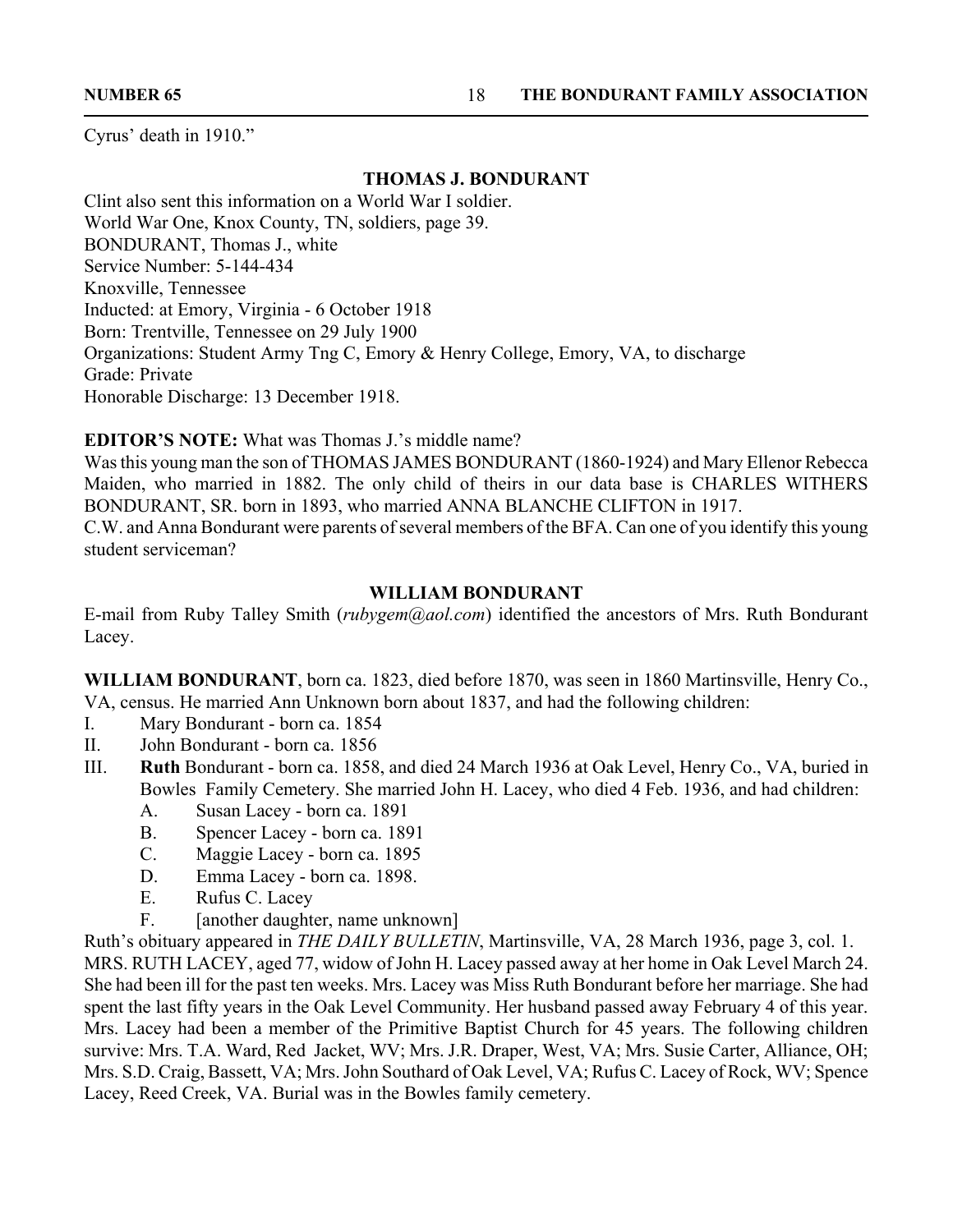# **THE BONDURANTS OF GÉNOLHAC, FRANCE**

by Mary Bondurant Warren

Following your suggestions, along with family history and "family trees," are included photographs of the sites and documents relating to the family, maps, and even a driving tour of our most important places. With this hardbound 172 page book, you can be your own tour guide and see the sights in France at your leisure. If you want to see the places you'll read about, get the two videos, *BONDURANT HOMECOMING*, and *OUR FOREMOTHERS*.

Jeff Duvall contributed "Our Ancient Ancestors" which takes us back 30 generations from **Jean-Pierre to Charlemagne**. We learn of French, Spanish and Neopolitan ancestors we didn't know we had, and in the process a lot of French history.

### **VIDEOTAPES**

### *THE BONDURANT HOMECOMING* **- 1993 \$35.00**

Dedication of the plaque at Genolhac France, home of Jean-Pierre Bondurant, Huguenot. Views of the tour of family sites made by members of the Bondurant Family Association in August 1993.

### *THE STORIES OF OUR FOREMOTHERS* - 1996 **\$35.00** \$35.00

Lives of our European ancestors - the Amat, Barjon, Belcastel, and Bondurant progenitors, told with visits to their homes and towns, some dating back to the 10th century.

**SPECIAL OFFER:** The new book and both videos as a set are available for \$75. The book alone is \$30 per copy, postpaid. Order by mail from:

### **HERITAGE PAPERS P.O. Box 7776 Athens, GA 30604-7776**

or by telephone, using your credit card, VISA or MasterCard, call **706/549-1264**.